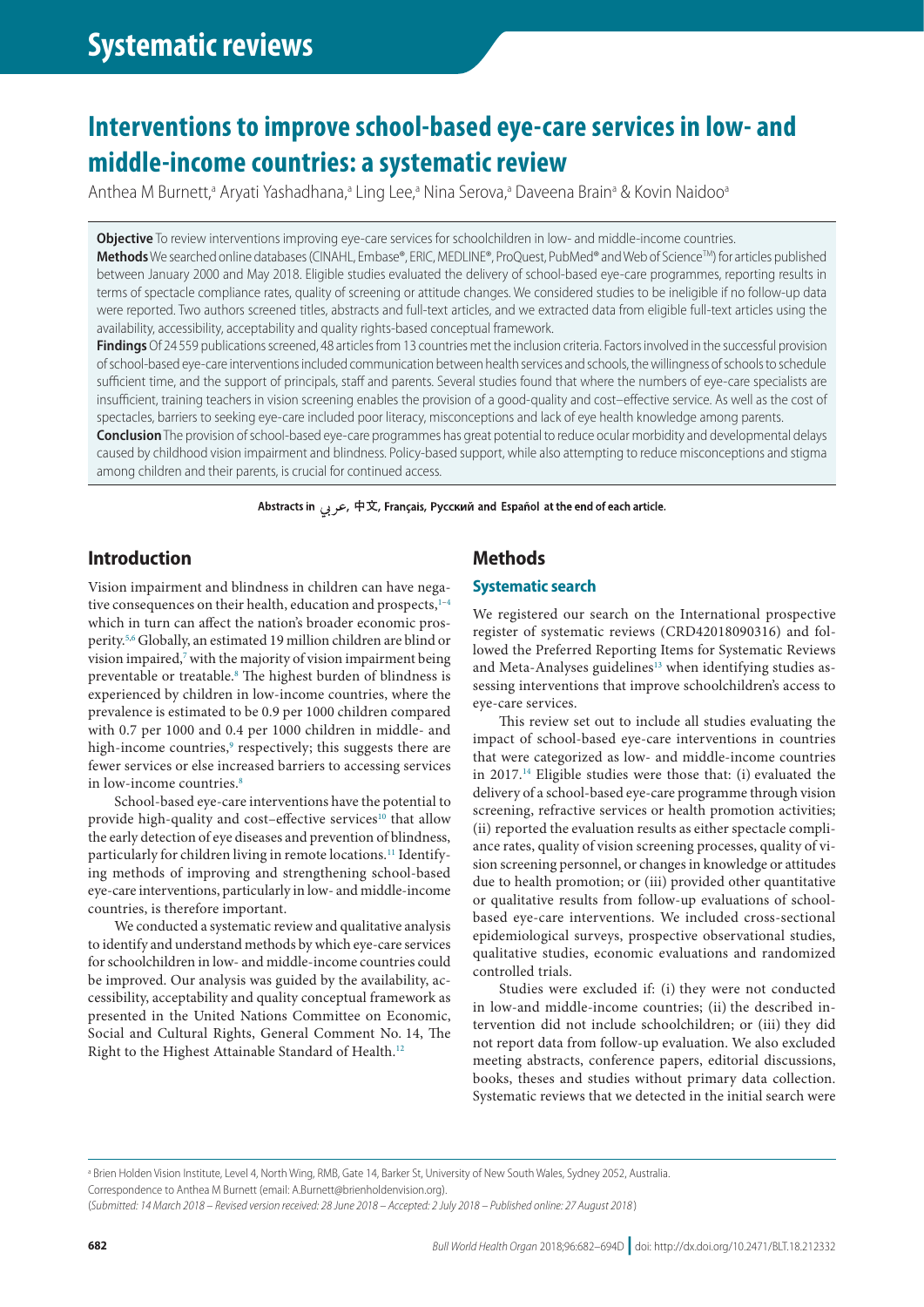screened to identify any studies initially missed; they were not included in the analysis, however.

We searched the online databases CINAHL, Embase®, ERIC, MEDLINE®, ProQuest, PubMed® and Web of Sci- $\mathsf{enc}^\mathsf{\tiny TM}$  for articles published between January 2000 and May 2018, using the search terms in [Box](#page-1-0) 1. No language restrictions were placed on the search, but since search terms were in English we only retrieved English abstracts. We imported citations into Covidence software (Veritas Health Innovation, Melbourne, Australia), where two authors independently reviewed titles and abstracts. If the article could not be excluded based on abstract or title, it was included for full-text review. Two authors independently reviewed the full text of potential articles. Some article abstracts identified for full-text review did not have a full text in English, and were translated in full by a native speaker of the language.

Disagreements regarding inclusion or exclusion at either the title and abstract screening or full text review were resolved by discussion with a third reviewer. Two independent reviewers then appraised study quality using the Mixed Methods Appraisal Tool (v-2011, McGill University, Montreal, Canada),<sup>15</sup> resolving discrepancies through discussion. We selected the appraisal tool as it has been used extensively in prior systematic reviews,<sup>16</sup> and allows for the critical appraisal of qualitative, quantitative and/ or mixed methods studies. This tool is preferable to the use of multiple tools, which may not allow for inter-study comparisons.

#### **Analysis**

We analyzed the extracted data qualitatively using NVivo 11 (QSR International, Melbourne, Australia). Thematic deductive coding $17,18}$  $17,18}$  was applied to identify the a priori themes from the availability, accessibility, acceptability and quality conceptual framework.<sup>12</sup> This framework applies a rights-based approach to analyzing factors related to health system coverage and accessibility, and the underlying determinants that shape them. The framework identifies the systemic characteristics that inhibit or facilitate equitable eye-care outcomes for schoolchildren, while also considering determinants related to sex, culture, education and discrimination.

#### <span id="page-1-0"></span>Box 1.**Search terms used for systematic review of eye-care services for schoolchildren in low- and middle-income countries**

#### Eye-care services

(eye care OR blindness OR ocular OR optom\* OR ophthal\* OR refractive error OR myop\* OR visual acuit\* OR vision screening\* OR visual impairment OR vision impairment OR eye-care OR vision care OR visually impair\* OR amblyop\* OR cataract\* OR spectacle\* OR eyeglass\* OR glasses OR vision)

Education sector

- (school\* OR health education OR service\* OR outreach OR school-based OR student\*) Children
- (child\* OR boy\* OR girl\* OR minor\* OR adolescen\* OR juvenile\* OR teen\* OR youth\* OR parent\* OR guardian\* OR student\*)

#### Accessibility

(access\* OR utiliz\* OR utilis\* OR availability OR appropriat\* OR acceptab\* OR approach\* OR adequ\* OR inadequate OR equity OR inequity OR capability OR health seeking OR health care seeking OR social determinant\* OR health literacy OR health beliefs OR barrier\* OR facilitator\* OR enabler\* OR adherence OR compliance\* OR afford\* OR willingness OR knowledge OR perception\* OR attitude\* OR socioeconomic\* OR participat\* OR predictor\* OR parental education OR key informant\*)

#### <span id="page-1-1"></span>Fig. 1. **Flowchart used for the systematic review of eye-care services for schoolchildren in low- and middle-income countries**



# **Results**

Of the 24 559 articles initially captured, we identified 48 describing school-based eye-care interventions ([Fig.](#page-1-1) 1). [19](#page-11-4)–[66](#page-12-0) Identified articles were from 13 countries spanning five World Health Organization (WHO) Regions including Africa (eight studies), the Americas (10 studies), the Eastern Mediterranean (one study), South-East Asia (18 studies) and the Western Pacific (11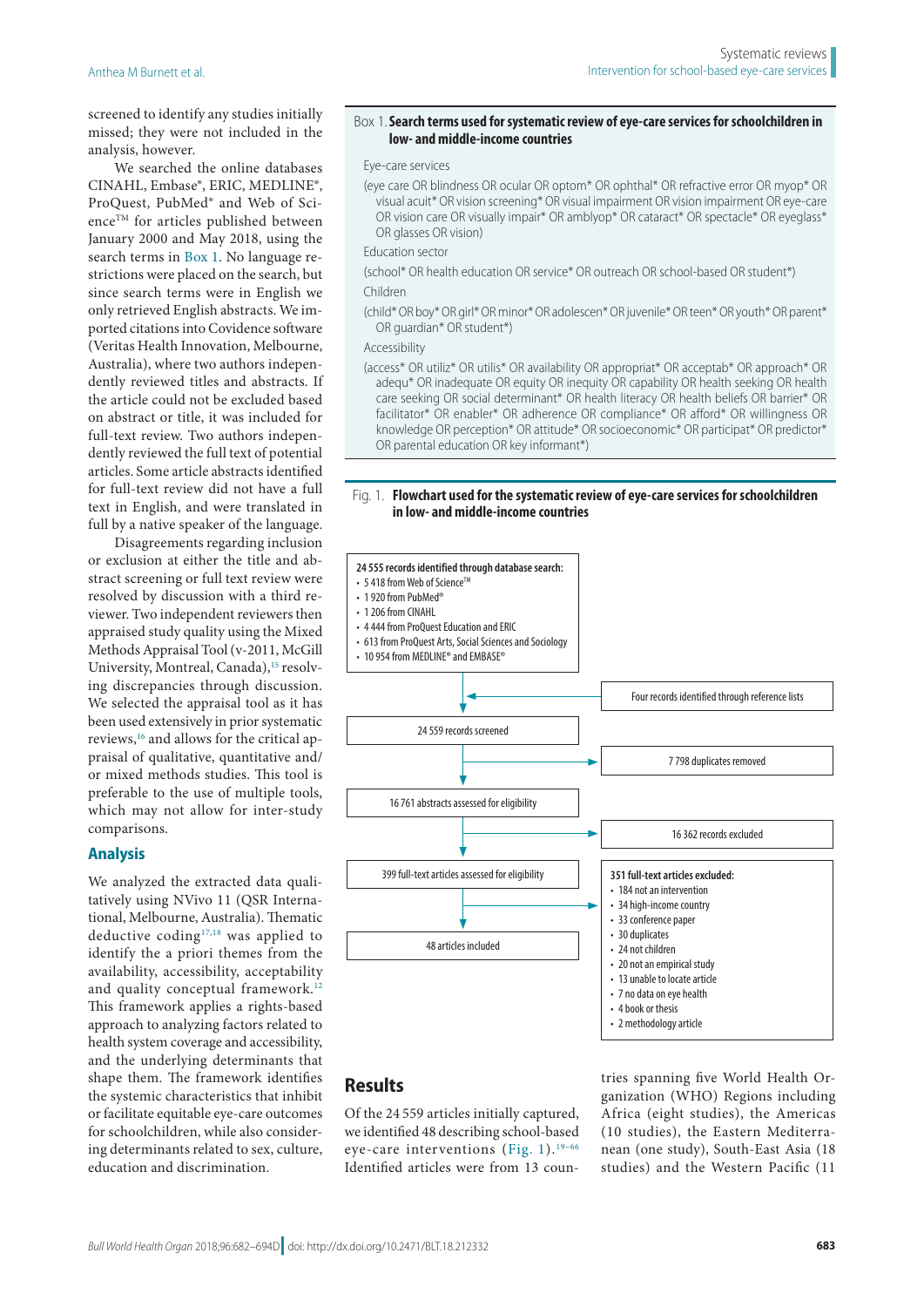studies). Identified articles comprised 19 school-based eye-care programme evaluations,[19](#page-11-4)[–33,](#page-11-5)[62](#page-12-1)[–64,](#page-12-2)[66](#page-12-0) 16 studies investigating spectacle compliance associations[,34–](#page-11-6)[48](#page-11-7)[,65](#page-12-3) eight studies exploring the quality of various eye-care screening personnel,<sup>49-[56](#page-12-4)</sup> four studies evaluating the effectiveness of eye health promotion[,57–](#page-12-5)[60](#page-12-6) and one study that included both spectacle compliance and the quality of screening personnel.<sup>61</sup> When appraised for quality,<sup>15</sup> we classified 18 studies as being of high quality, 20 as medium quality and 10 as low quality. Study characteristics are outlined in [Table](#page-13-0) 1 (available at: [http://www.who.](http://www.who.int/bulletin/volumes/96/10/18-212332) [int/bulletin/volumes/96/10/18-212332](http://www.who.int/bulletin/volumes/96/10/18-212332)).

# **Availability**

#### *School-based eye-care interventions*

Recent guidelines for school-based eyecare recommend screening all primary schoolchildren for reduced visual acuity, with annual screening thereafter for new students and those previously prescribed spectacles to maintain correct prescriptions[.67](#page-12-8) The same guidelines are recommended for secondary schoolchildren in the first two years, followed by a re-screening of all students in the third year.<sup>67</sup> However, several studies noted that these guidelines were not being met by some school-based eyecare programmes,  $27,49,55,62$  $27,49,55,62$  $27,49,55,62$  $27,49,55,62$  $27,49,55,62$  with some children having never been screened.<sup>[52](#page-12-10)</sup> Routine vision screening within schools can provide a solution to poor uptake of care external to education systems.<sup>[33](#page-11-5),[37](#page-11-10)</sup> A study that conducted mass vision screenings in 51 Indian schools at the start of each academic year was identified as a cost-effective intervention.<sup>63</sup> Many studies noted the availability of uncomplicated referral pathways between education and health systems, and clarity regarding referral processes, as being crucial in successful follow-up, provision of spectacles and continuity of care[.20,](#page-11-11)[22,](#page-11-12)[23](#page-11-13),[29](#page-11-14)[,32,](#page-11-15)[33,](#page-11-5)[41](#page-11-16),[51](#page-11-17)[,61,](#page-12-7)[64](#page-12-2) For example, a study exploring children as potential vision screeners found that, despite being effective screeners, they were not held with sufficient credibility when referring those they screened to other health services[.57](#page-12-5) Inappropriate or overprescribing of spectacles was identified in studies from India and Mexico,  $26,43$  $26,43$  suggesting that the prescribing of spectacles for moderate vision impairment should be balanced with cost and willingness to pay.[43](#page-11-19) Overarching factors in the provision of successful school-based eye-care interventions included communication between health services and schools, the willingness of schools to schedule sufficient time while minimizing impact,  $52,63$  $52,63$ and the support of principals, staff and parents.<sup>[23](#page-11-13),[28](#page-11-20)[,29](#page-11-14)</sup>

#### *School-based eye-care resources*

An insufficient number of eye-care specialists created barriers to referrals and follow-ups in China,<sup>[62](#page-12-1)</sup> India<sup>[22](#page-11-12),[23](#page-11-13),[64](#page-12-2)</sup> and Peru.[30](#page-11-21) As the availability of eye-care specialists can be limited in school settings, particularly in low- and middle-income countries, studies have investigated the use of teachers, nurses, certified medical assistants and key informants for the provision of screening and basic eye-care for children.<sup>20,[21](#page-11-22)[,29,](#page-11-14)[51](#page-11-17)-54,[56](#page-12-4)[,58](#page-12-13),[60](#page-12-6),62</sup> Several studies found that training teachers in vision screening enabled the provision of a good-quality<sup>[51](#page-11-17)[,53,](#page-12-14)[56](#page-12-4)</sup> and cost-effective service,<sup>[53](#page-12-14)</sup> while facilitating the opportunity to motivate spectacle use among students[.54](#page-12-12) Two studies reported that the use of teachers as vision screeners did not create significant burdens on normal workloads, and in fact enhanced rapport with children and parents.<sup>[50](#page-11-23),56</sup> Evidence from Brazil,<sup>27</sup> Nepal<sup>49</sup> and Timor-Leste<sup>[21](#page-11-22)</sup> highlighted the benefits of school-based vision screening performed by trained nurses or certified medical assistants.

Studies reported that the lack of facilities<sup>20,23</sup> and tools,<sup>51,55</sup> such as appropriate charts for vision screening, was a potential barrier to implementing school-based eye-care programmes. The supply of low-cost spectacles was identified as increasing spectacle acceptance in China, <sup>[24](#page-11-24),[39](#page-11-25)[,45](#page-11-26),46</sup> Mexico<sup>26</sup> and Timor-Leste[.21](#page-11-22) However, other studies reported that spectacle acceptance may be low with free or low-cost spectacles,  $38,42,43$  $38,42,43$  $38,42,43$  $38,42,43$  $38,42,43$ which can be linked to parental concerns of poor quality[.65](#page-12-3)

### *Health plans and policies*

A key policy-based facilitator to the prioritization of child eye-care is uptake and execution of a national eye-care plan[,50,](#page-11-23)[53](#page-12-14),[61](#page-12-7) and the inclusion of eye-care in school health policy.[28](#page-11-20),[29](#page-11-14)[,50](#page-11-23)[,55,](#page-12-9)[58](#page-12-13) Studies assessing the feasibility of school-based eye-care interventions, such as the targeting of trachoma in the United Republic of Tanzania,<sup>58</sup> vision screening in Peru,<sup>[30](#page-11-21)</sup> South Africa<sup>[29](#page-11-14)</sup> and Thailand,<sup>[56](#page-12-4)</sup> and the provision of free spectacles in China,<sup>39</sup> noted that success was dependent on multidisciplinary support from health and education ministries. The level of collaboration between ministries may either facilitate<sup>[20,](#page-11-11)[28,](#page-11-20)[30,](#page-11-21)[58](#page-12-13)</sup> or inhibit<sup>[62](#page-12-1)</sup> the coordination and success of interventions at the school level. An example from a trachoma intervention in Tanzanian schools outlined that, while elimination of trachoma was prioritized in health policies, it also needed to be incorporated into education curriculums if progress was to be made.<sup>58</sup> Since achieving shared responsibility of the monitoring and execution of policies targeting eye health is considered important in the success of school-based eye-care interventions in low- and middle-income countries, partnerships between ministries and nongovernmental or private organiza-tions are considered crucial.<sup>21,[30,](#page-11-21)[52](#page-12-10),[56](#page-12-4)[,62](#page-12-1)</sup>

### **Accessibility**

#### *Economic and physical accessibility*

The cost of spectacles for children was identified as a significant barrier in many settings.<sup>42,[45,](#page-11-26)[66](#page-12-0)</sup> Factors associated with a higher willingness to pay for spectacles included previous or current ownership of spectacles,<sup>35</sup> regular spectacle wear,<sup>45</sup> a recognized need for spectacles or an understanding that vision improves with spectacles.<sup>35,[56](#page-12-4)</sup> An additional economic factor that was reported to influence the demand of parents or guardians for eye-care services and spectacles was the loss of daily wages<sup>64,[66](#page-12-0)</sup> due to a lack of a carer to accompany children to additional appointments.<sup>33</sup> Approaches to reduce programme costs were reported as sourcing instrumentation from local tertiary institutions,<sup>63</sup> and the use of cost–effective personnel (e.g. school health counsellors<sup>23</sup> or teachers<sup>[54](#page-12-12)</sup>) and appropriate spectacle correction protocols. Examples of correction protocols include only prescribing spectacles for moderate or severe refractive error, 34[,56](#page-12-4) and the use of ready-made spectacles.<sup>[40](#page-11-31)[,47](#page-11-32)</sup> The geographical inaccessibility of specialist eye-care services was also a barrier reported by parents.<sup>[32](#page-11-15)[,48](#page-11-7)</sup>

# *Information accessibility*

Studies have identified misconcep-tions regarding the causes<sup>[42](#page-11-29)[,48](#page-11-7),[56](#page-12-4),[61](#page-12-7),[64,](#page-12-2)[66](#page-12-0)</sup> and treatment<sup>[36](#page-11-33),[38](#page-11-28)[,45,](#page-11-26)[48](#page-11-7),[65](#page-12-3),66</sup> of eye disease and vision impairment as a significant barrier. Poor literacy, lack of awareness of eye health and misconceptions among parents were all reported as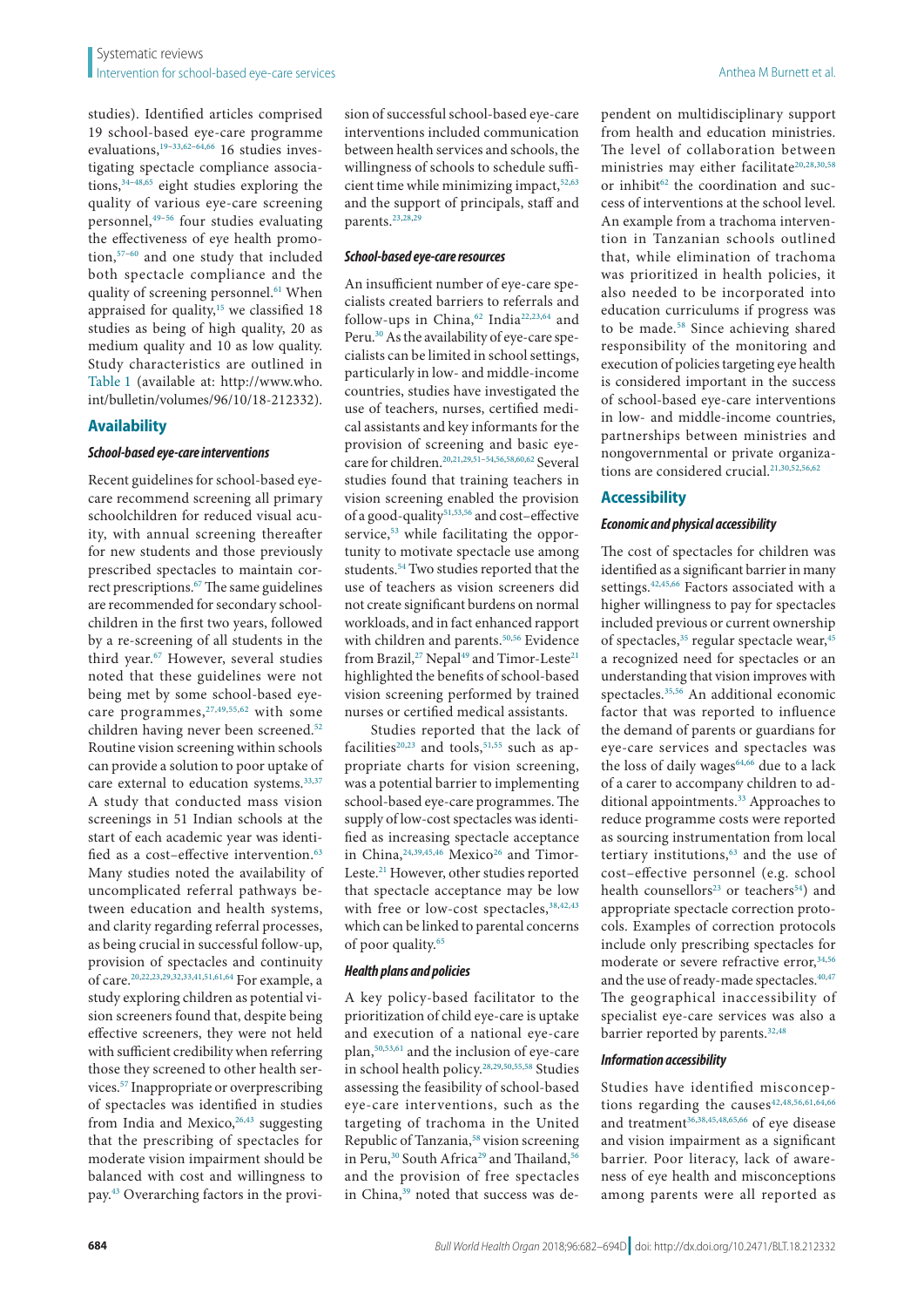having an impact on seeking care, age of presentation and treatment choices for children.<sup>28,[56](#page-12-4),[64](#page-12-2)</sup> A prominent misunderstanding regarding the wearing of spectacles is that they weaken or harm the eyes, resulting in the reluctance of parents to obtain them[.36,](#page-11-33)[45](#page-11-26),[48](#page-11-7)[,65](#page-12-3)[,66](#page-12-0)

### *Gender inequity*

Gender inequity in some countries presents barriers to school attendance among girls, which can subsequently affect access to school-based eye-care. A Nepalese study reported that irregular school attendance among girls may affect access to eye-care.<sup>[49](#page-11-8)</sup> However, a programme providing outreach eye-care to schools in Timor-Leste resulted in greater gender equity among partici-pants.<sup>[21](#page-11-22)</sup>

#### **Acceptability**

#### *Cultural appropriateness*

The perspectives of children, parents, eye-care specialists, teachers and the broader community all affect the success of school-based eye-care interventions. Any intervention must be culturally appropriate, as longstanding cultural practices can have a stronger influence than national health policy.<sup>60</sup> For instance, a study from India identified how children's participation in school-based eye-care programmes can be influenced by elderly family members, hindering parental decision-making.<sup>[64](#page-12-2)</sup> The planning of school-based vision screening should also account for religious or cultural practices,<sup>63</sup> and understand emergent local beliefs. For example, a health promotion intervention in the United Republic of Tanzania was hindered by local beliefs that the services provided were linked to the recruitment of cult group followers through the outreach activities.<sup>57</sup>

# *Sex*

Sex-related factors associated with spectacle wear varied. In India, aesthetic norms that view spectacles as cosmetically unappealing among girls<sup>64</sup> were also linked to marriageability, therefore affecting uptake and utilization[.36](#page-11-33) Similarly, girls were more likely to refuse spectacles than boys in western China.<sup>[42](#page-11-29)</sup> However, studies evaluating spectacle compliance at unannounced follow-up visits found that boys were significantly less likely to be wearing spectacles [\(Ta](#page-4-0)[ble](#page-4-0) 2) in China<sup>44,65</sup> and South Africa;<sup>35</sup> no

#### *Spectacle compliance*

There were 17 studies either assessing interventions to increase spectacle purchase or compliance or investigating factors associated with increased spectacle wear ([Table](#page-4-0) 2). While an intervention designed to promote spectacle purchase was deemed ineffective in China,<sup>65</sup> one that included free spectacles was shown to increase spectacle wear in India.<sup>[41](#page-11-16)</sup> Free spectacles also resulted in higher compliance compared with provision of a prescription only, $38$  a prescription and a letter to the parents,<sup>[39](#page-11-25)</sup> or when provided in conjunction with an edu-cation programme.<sup>[46](#page-11-27)</sup> In observational studies following school-based eye-care programmes, spectacle compliance ranged from 13.4% (66/493) in Mexico<sup>[34](#page-11-6)</sup> to 87.1% (54/62) in Brazil.[37](#page-11-10)

Due to variations in reporting, it was not possible to identify which demographic factors were consistently associated with spectacle purchase and ongoing wear. However, girls, children with higher maternal education and children with poorer visual acuity at presentation were generally more likely to be wearing spectacles at follow-up. Many studies<sup>[28](#page-11-20),[33,](#page-11-5)[36](#page-11-33),[37](#page-11-10),[41,](#page-11-16)[43](#page-11-19),[45](#page-11-26),[48,](#page-11-7)[56](#page-12-4),[64,](#page-12-2)66</sup> reported that children's experiences or perspectives of wearing spectacles were linked to stigma and discrimination, or included verbal<sup>[36,](#page-11-33)[37,](#page-11-10)[48,](#page-11-7)56</sup> or physical abuse.[43](#page-11-19) In Timor-Leste, 18.1% (43/237) of children surveyed believed that vision-impaired people could not attend school[.28](#page-11-20) Other common reasons for not wearing prescribed spectacles included a lack of perceived need, [45](#page-11-26),[65](#page-12-3)[,66](#page-12-0) fear of po-tential harm,<sup>36,[45,](#page-11-26)[48](#page-11-7),[65](#page-12-3),66</sup> affordability<sup>45,[48,](#page-11-7)[66](#page-12-0)</sup> and parental objections[.42](#page-11-29),[66](#page-12-0) Support networks within schools, including health promotion interventions,<sup>28,[41,](#page-11-16)[59](#page-12-15)</sup> teacher training[60](#page-12-6) and curriculum-based eye health education,<sup>23,58</sup> were key in correcting negative perceptions regarding spectacles or eye care.

# **Quality**

#### *Spectacle quality and provision guidelines*

Concerns about the quality of spectacles $34,43,65$  $34,43,65$  $34,43,65$  $34,43,65$  $34,43,65$  or the inability to replace them[42](#page-11-29),[48](#page-11-7) were reported as factors related to the unwillingness to purchase or wear them. Ready-made spectacles are often a cost–effective and acceptable strategy for reducing the time of a clinician's visit and to dispense spectacles,  $40,47$  $40,47$  $40,47$  and were acceptable to many children.<sup>[39](#page-11-25)[,44,](#page-11-34)[47](#page-11-32)</sup>

As poorer visual acuity has been associated with increased spectacle acceptance and compliance, several studies have recommended only prescribing spectacles to children with more severe refractive error[.34,](#page-11-6)[47](#page-11-32),[54](#page-12-12)[,56](#page-12-4) However, a randomized controlled trial investigating the effect of various refractive cut-off protocols on compliance found no associations[.35](#page-11-30) As small differences in refractive cut-offs are likely to have a significant impact on spectacle provision and programme costs, further investigations of spectacle prescribing guidelines are warranted.

#### *Quality of trained teachers as screeners*

There are inherent benefits in using teachers to conduct initial screening as compared with visiting eye-care specialists, particularly in terms of cost–effectiveness. Identified studies reported on the sensitivity (the percentage of children correctly identified with vision impairment) and specificity (the percentage of children correctly identified as not having vision impairment) of various school personnel ([Table](#page-7-0) 3). While teachers have demonstrated adequate sensitivity and specificity in a variety of settings, sensitivity was reduced with younger children<sup>[56](#page-12-4)</sup> and when screening cut-off thresholds were lower.<sup>54,55</sup> The type of vision chart used was also suggested to affect teacher sensitivity and screening function.<sup>55</sup> Screening specificity is also critical due to the unnecessary burden placed on the limited numbers of eye-care specialists. One study reported that teachers sometimes overestimate the risk, and refer children who do not require visual correction.[20](#page-11-11)

Training can improve teacher performance, as highlighted in examples from Peru where strategies to increase teacher engagement resulted in higher levels of teacher involvement and increased confidence in vision screening.[30,](#page-11-21)[52](#page-12-10) Elsewhere, strategies used to increase teacher screening quality and engagement included: involving all class teachers in the vision screening programme, as compared with selected teachers;<sup>[53](#page-12-14)</sup> using adequate and structured training to increase knowl-edge and screening performance;<sup>[29,](#page-11-14)[58](#page-12-13)</sup>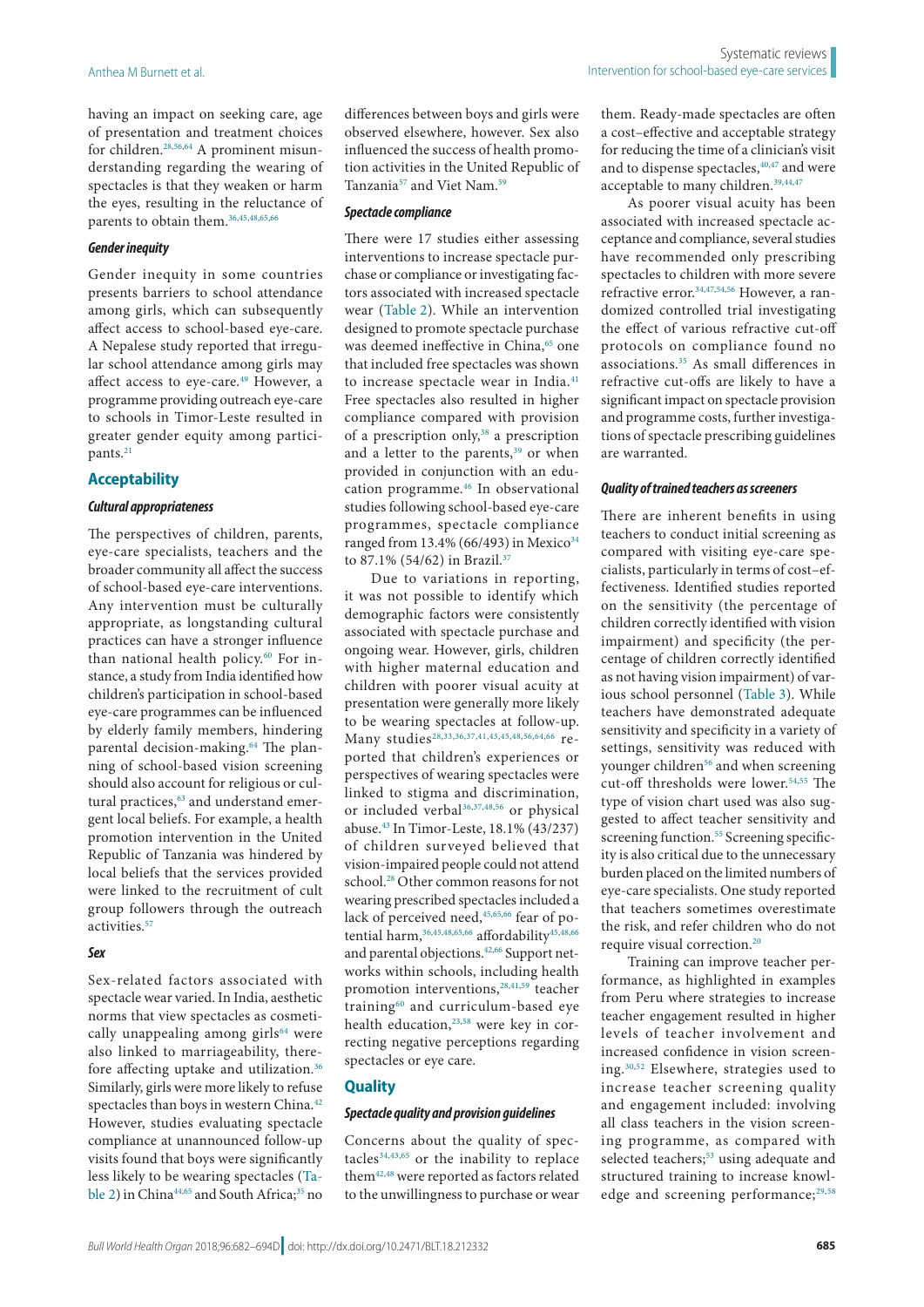<span id="page-4-0"></span>

|                                           | Table 2. Spectacle compliance and acceptability from systematic review of                                                                                                                                                                                          |                                                                                                                                                                                                                | eye-care services for schoolchildren in low- and middle-income countries                                                                                                                                                                                                            |                                                                                                                                                                                                                                                                                                                                                                                                                                                                                                                                                |                                                                                                                                                                |
|-------------------------------------------|--------------------------------------------------------------------------------------------------------------------------------------------------------------------------------------------------------------------------------------------------------------------|----------------------------------------------------------------------------------------------------------------------------------------------------------------------------------------------------------------|-------------------------------------------------------------------------------------------------------------------------------------------------------------------------------------------------------------------------------------------------------------------------------------|------------------------------------------------------------------------------------------------------------------------------------------------------------------------------------------------------------------------------------------------------------------------------------------------------------------------------------------------------------------------------------------------------------------------------------------------------------------------------------------------------------------------------------------------|----------------------------------------------------------------------------------------------------------------------------------------------------------------|
| Study                                     | Study sample and follow-up<br>period                                                                                                                                                                                                                               | nts(%)<br>No. of participar                                                                                                                                                                                    | Spectacle compliance or acceptance                                                                                                                                                                                                                                                  | Factors assessed for association with<br>increased spectacle compliance or<br>acceptance                                                                                                                                                                                                                                                                                                                                                                                                                                                       | Reasons reported for non-purchase or<br>non-wear                                                                                                               |
| Congdon et al., 2011 <sup>65</sup>        | Randomized/non-randomized controlled trials: spectacle promotion<br>Spectacle promotion: $n = 2236$ ;<br>6 months after dispensing<br>Announced single visit<br>Control: $n = 2212$<br>spectacles                                                                  | 1622<br>Spectacle promotion:<br>Control: 1578 (71.3)<br>$(72.5)$ ;                                                                                                                                             | wearing/in possession, 82.0% (342/417)<br>wearing/in possession, 87.2% (468/537)<br>purchased, 34.0% (537/1578);<br>purchased, 25.7% (417/1622);<br>Spectacle promotion:<br>Control:                                                                                                | Significant: female, poorer uncorrected VA<br>at baseline, higher refractive error, shorter<br>Significant: female, poorer uncorrected<br>VA, refractive error magnitude, having<br>spectacles at baseline, randomized to<br>Wearing/in possession of spectacles:<br>Non-significant: age, best corrected<br>Non-significant: age, best corrected<br>ollow-up after spectacle provision<br>andomized to intervention group<br>VA, having spectacles at baseline,<br>Purchasing spectacles: <sup>c</sup><br>ntervention group<br>VA at baseline | Lack of perceived need (34.0%, 738/2170),<br>662/2170), fears that spectacles will harm<br>satisfied with current spectacles (30.5%,<br>eyes (13.2%, 287/2170) |
| Narayanan & Ramani,<br>2018 <sup>41</sup> | Randomized/non-randomized controlled trials: free spectacles versus purcha<br>Intervention package: $h = 124$ ;<br>visits at 1 and 4 months after<br>Three unannounced single<br>dispensing spectacles<br>Control: $n = 114$                                       | sed spectacles<br>1 month, 101 (81.4); 4 months,<br>Control: 1 month, 102 (89.5);<br>Intervention package<br>4 months, 96 (84.2)<br>104(83.9)                                                                  | Intervention package: wear at 1 month,<br>wear at 1 month, 17.6% (18/102); wear<br>46.5% (47/1019); wear at 4 months,<br>at 4 months, 23% (22/96)<br>52.9% (55/1049)<br>Control:                                                                                                    | $\widetilde{\Xi}$                                                                                                                                                                                                                                                                                                                                                                                                                                                                                                                              | $\widetilde{\Xi}$                                                                                                                                              |
| Wedner et al., 2008 <sup>3</sup>          | Single visit 3 months after<br>Prescription only: $n = 57$<br>Free spectacles: $n = 68$ ;<br>intervention provided                                                                                                                                                 | Prescription only: 50 (87.7)<br>Free spectacles:<br>58 (85.3);                                                                                                                                                 | wearing or in possession, 46.6% (27/58)<br>Prescription only: wearing or in<br>possession, 26.0% (13/50)<br>Free spectacles:                                                                                                                                                        | Significant: <worseva, (refractive<br="" myopia="">Non-significant: provided with free<br/>error status)<br/>spectacles</worseva,>                                                                                                                                                                                                                                                                                                                                                                                                             | $\widetilde{\Xi}$                                                                                                                                              |
| Ma et al., 2014 <sup>46</sup>             | spectacles + education: $n = 626$ ;<br>Free spectacles: $n = 527$ ; Free<br>Control $+$ education: $n = 526$<br>Voucher: n=492; Voucher +<br>8 months after intervention<br>Unannounced single visit<br>education: $n = 496$ ;<br>Control: $n = 510$ ;<br>provided | 513 (97.5)<br>Free spectacles + education:<br>Free spectacles: 506 (96.0);<br>474<br>Voucher + education:<br>Control + education:<br>Voucher: 473 (96.1);<br>Control: 490 (96.1);<br>598 (95.5);<br>$(95.6)$ ; | (194/527); Free spectacles + education:<br>education: 35.4% wearing (176/496);<br>37.6% wearing (185/492); Voucher +<br>Control + education: 26.0% wearing<br>43.9% wearing (275/626); Voucher:<br>Control: 25.3% wearing (129/510);<br>Free spectacles: 36.8% wearing<br>(137/526) | with education); provided free spectacles<br>without education); provided spectacles<br>Significant: provided spectacles voucher<br>(without education); provided free<br>spectacles (with education)                                                                                                                                                                                                                                                                                                                                          | $\frac{\alpha}{2}$                                                                                                                                             |

 $(continues...)$ (*continues*. . .)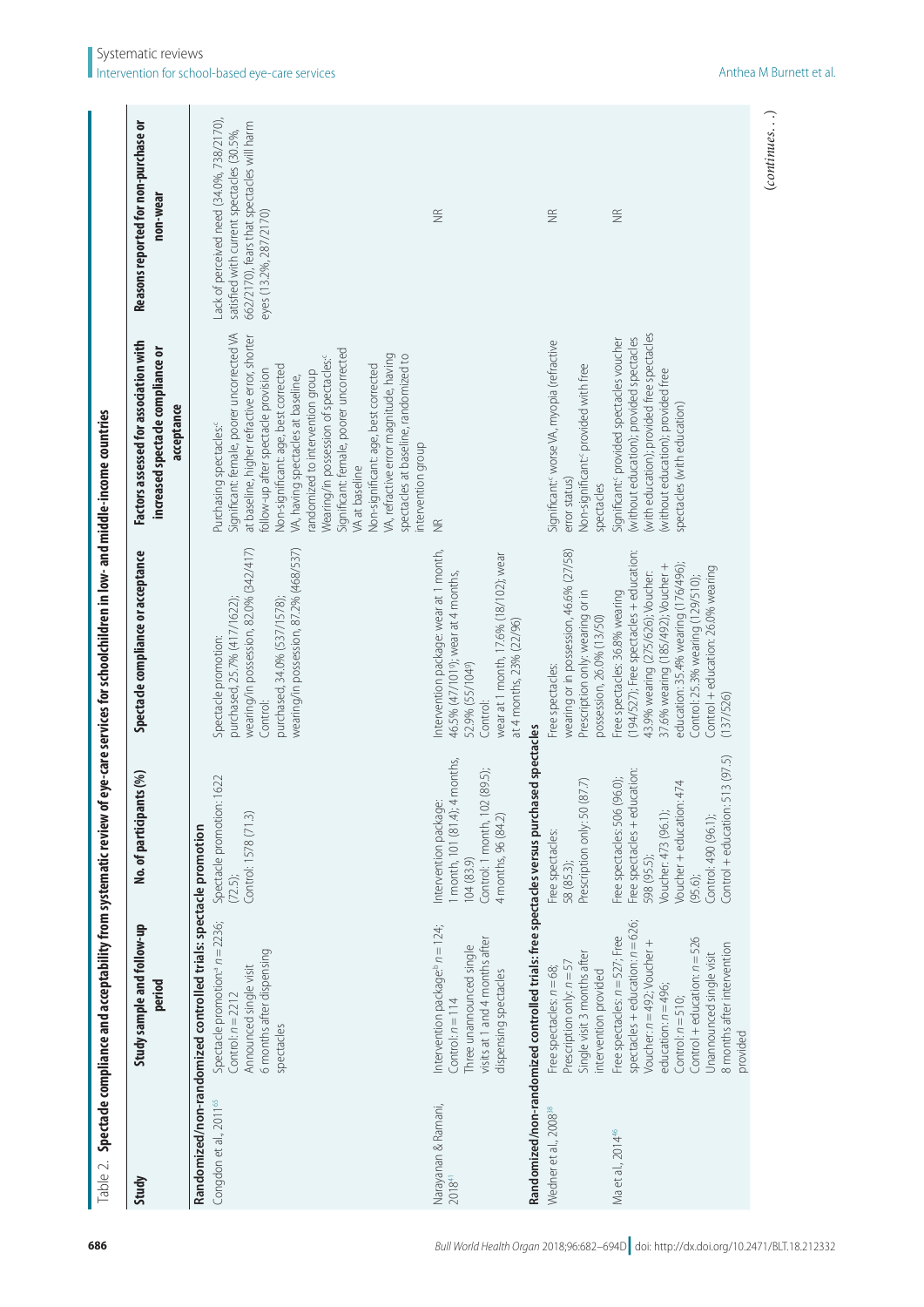|                           | Reasons reported for non-purchase or<br>non-wear                                         | $\widetilde{\Xi}$                                                                                                                                                                                                                                                                                                                                  |                                                                                  | $\widetilde{\Xi}$                                                                                                       | $\frac{\alpha}{2}$                                                                                                          |                                                            | Concerns about appearance and being<br>teased (16.6%, 82/493), forgot (16.6%,<br>82/493); use only occasionally (14.2%,<br>70/493)                                                           | $\widetilde{\Xi}$                                                                                      | 109/140), spectacles too expensive (11.4%,<br>spectacles not needed (48.7%, 110/226),<br>price (17.7%, 40/226), harmful effects of<br>Owned spectacles at baseline: current<br>16/140), have symptoms from current<br>spectacles are good enough (77.9%,<br>spectacles on vision (12.8%, 29/226)<br>Did not own spectacles at baseline:<br>spectacles (6.4%, 9/140) |
|---------------------------|------------------------------------------------------------------------------------------|----------------------------------------------------------------------------------------------------------------------------------------------------------------------------------------------------------------------------------------------------------------------------------------------------------------------------------------------------|----------------------------------------------------------------------------------|-------------------------------------------------------------------------------------------------------------------------|-----------------------------------------------------------------------------------------------------------------------------|------------------------------------------------------------|----------------------------------------------------------------------------------------------------------------------------------------------------------------------------------------------|--------------------------------------------------------------------------------------------------------|---------------------------------------------------------------------------------------------------------------------------------------------------------------------------------------------------------------------------------------------------------------------------------------------------------------------------------------------------------------------|
|                           | Factors assessed for association with<br>increased spectacle compliance or<br>acceptance | Significant: intervention group VA $<$ 6/18,<br>believes wearing spectacles harms vision,<br>mathematics score, parents employed<br>at least one parent wears spectacles,<br>parents education, being only child<br>Non-significant: sex, age, location,<br>family wealth, blackboard use<br>having spectacles at baseline<br>At the 6-month visit |                                                                                  | Non-significant: being provided with<br>custom-compared with ready-made<br>spectacles                                   | Non-significant: being provided with<br>custom-compared with ready-made<br>spectacles                                       |                                                            | Non-significant: sex, length of time since<br>mother's education, myopia $<-1.25$ D,<br>Significant: <sup>c</sup> older age, rural residence,<br>spectacles dispensed<br>hyperopia > +0.50 D | Non-significant: age, presenting VA worse<br>Significant: 'female, shorter time to<br>follow-up<br>eye | spherical equivalent <- 2.00 D, willing to<br>education, baseline visual field score,<br>Non-significant: age, sex, parents'<br>Significant: <worse at="" baseline,<br="" va="">home floor space per resident<br/>pay more for spectacles</worse>                                                                                                                   |
|                           | Spectacle compliance or acceptance                                                       | Free spectacles + teacher incentive: 6<br>Prescription + parent letter: 6 weeks<br>6 months wearing, 68.3% (233/341)<br>wearing, 16.5% (60/363); 6 months<br>weeks wearing 81.5% (287/352);<br>wearing, 23.9% (84/352)                                                                                                                             |                                                                                  | Wearing: ready-made: 46.9% (98/209);<br>51.4% (106/206)<br>custom-made:                                                 | ready-made: 75.5% (139/184); custom-<br>Wearing or had them at school:<br>made: 73.6% (131/178)                             |                                                            | in possession: 34.3% (169/493)<br>Wearing: 13.4% (66/493);                                                                                                                                   | in possession: 13.9% (67/483)<br>Wearing: 30.8% (149/483);                                             | Purchased: 35.2% (210/597); wearing:<br>63.9% (of those that purchased;<br>134/210)                                                                                                                                                                                                                                                                                 |
|                           | No. of participants (%)                                                                  | letter:<br>: letter:<br>Free spectacles + teacher<br>Free spectacles + teacher<br>Prescription + parent<br>Prescription + parent<br>incentive: 352 (98.3);<br>incentive: 341 (95.3);<br>6 month follow-up:<br>6 week follow-up:<br>352 (95.1)<br>363 (98.1)                                                                                        |                                                                                  | custom-made: 206 (84.1)<br>Ready-made: 208 (83.2);                                                                      | custom-made: 178 (78.1)<br>Ready-made: 184 (79.3);                                                                          |                                                            | 493 (75.4) Participants aged<br>219 years were excluded                                                                                                                                      | 483 (59.6)                                                                                             | 597 (88.6)                                                                                                                                                                                                                                                                                                                                                          |
|                           | Study sample and follow-up<br>period                                                     | incentive: $n = 358$ ; Prescription +<br>Unannounced visits at 6 weeks<br>Free spectacles + teacher<br>parent letter: $n = 370$<br>and 6 months                                                                                                                                                                                                    | Randomized/non-randomized controlled trials: ready-versus custom-made spectacles | Ready-made: $n = 250$ ; custom-<br>Unannounced single visit<br>1 month after spectacles<br>made: $n = 245$<br>dispensed | Ready-made: $n = 232$ ; custom-<br>3-4 months after intervention<br>Unannounced single visit<br>made: $n = 228$<br>provided | Observational studies following school eye-care programmes | Single visit at 4-18 months after<br>dispensing spectacles<br>$n = 654$                                                                                                                      | 4-11 months after dispensing<br>Unannounced single visit at<br>spectacles<br>$n = 810$                 | Single visit 3 months after<br>intervention provided<br>$n = 674$                                                                                                                                                                                                                                                                                                   |
| $\left(\ldots$ continued) | Study                                                                                    | Yi et al., 2015 <sup>39</sup>                                                                                                                                                                                                                                                                                                                      |                                                                                  | Zeng et al., 2009 <sup>40</sup>                                                                                         | Morjaria et al., 2017 <sup>47</sup>                                                                                         |                                                            | Castanon Holguin et al.,<br>2006 <sup>34</sup>                                                                                                                                               | Congdon et al., 2008 <sup>35</sup>                                                                     | Li et al., 2008 <sup>45</sup>                                                                                                                                                                                                                                                                                                                                       |

 $(continues. \ . \ .)$ (*continues*. . .)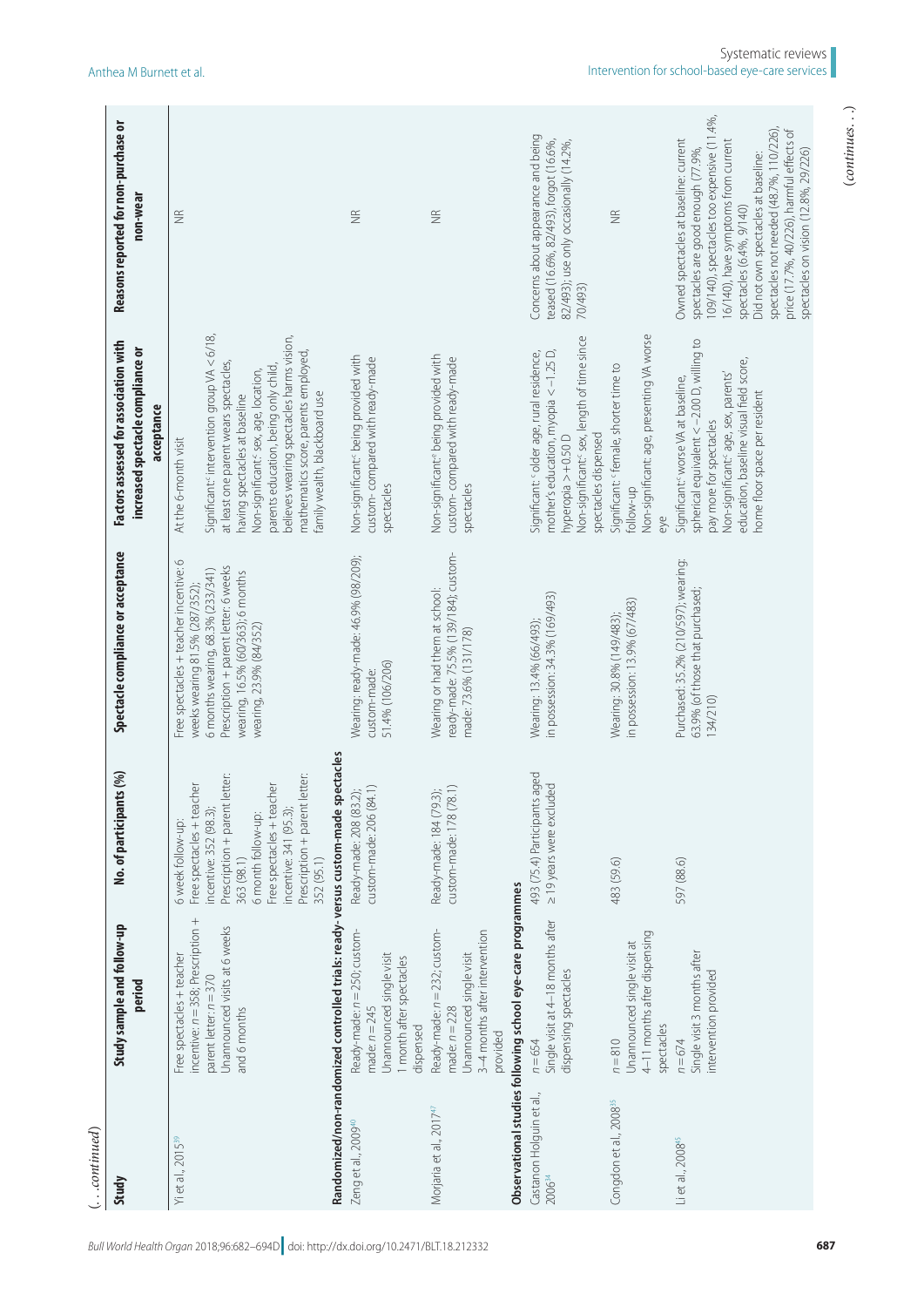| $\ldots$ continued)                              |                                                                                         |                         |                                                                                                            |                                                                                                                                                                                                                                                                                                |                                                                                                                                                                          |
|--------------------------------------------------|-----------------------------------------------------------------------------------------|-------------------------|------------------------------------------------------------------------------------------------------------|------------------------------------------------------------------------------------------------------------------------------------------------------------------------------------------------------------------------------------------------------------------------------------------------|--------------------------------------------------------------------------------------------------------------------------------------------------------------------------|
| Study                                            | Study sample and follow-up<br>period                                                    | No. of participants (%) | Spectacle compliance or acceptance                                                                         | Factors assessed for association with<br>increased spectacle compliance or<br>acceptance                                                                                                                                                                                                       | Reasons reported for non-purchase or<br>non-wear                                                                                                                         |
| Odedra et al., 2008 <sup>48</sup>                | 3 months after intervention<br>Unannounced single visit<br>$n = not stated$             | 108                     | Wearing: 37.0% (40/108)                                                                                    | Non-significant: sex                                                                                                                                                                                                                                                                           | Name-calling, concerns over safety of<br>spectacles (harm), cost                                                                                                         |
| Keay et al., 2010 <sup>44</sup>                  | Unannounced single visit<br>1 month after dispensing<br>spectacles<br>$n = 428$         | 415 (97.0)              | Wearing: 46.5% (193/415); in<br>possession: 2.7% (11/415)                                                  | spectacles VA < 6/6, pupil size ≥ 4 mm,<br>Non-significant: age, having custom-<br>Significant: female, lower income,<br>less trouble with appearance<br>made spectacles                                                                                                                       | $\frac{\alpha}{2}$                                                                                                                                                       |
| Santos et al., 2011 <sup>37</sup>                | Single visit 3 months after<br>dispensing spectacles<br>$n = 79$                        | 62 (78.5)               | Wearing: 87.1% (54/62)                                                                                     | Non-significant: sex, age, presenting VA                                                                                                                                                                                                                                                       | Poor frame to face adjustment, prejudice<br>from colleagues                                                                                                              |
| Rustagi et al., 2012 <sup>36</sup>               | Single visit 8 months after<br>dispensing spectacles<br>$n = 51$                        | 48 (94.1)               | Purchased: 70.8% (34/48); wearing:<br>20.8% (10/48)                                                        | Non-significant: <sup>e</sup> sex                                                                                                                                                                                                                                                              | (57.9%, 22/38); anticipation of teasing from<br>other students (52.6%, 20/38); difficulty in<br>Harmful effect of spectacles on vision<br>getting married (50.0%, 19/38) |
| Gogate et al., 2013 <sup>43</sup>                | 6-12 months after dispensing<br>Unannounced single visit at<br>spectacles<br>$n = 2312$ | 1018 (44.0)             | possession: 2.1% of those not wearing<br>Wearing: 29.5% (300/1018); in<br>spectacles (15/718) <sup>9</sup> | Significant: <sup>cr</sup> myopia < −2.00 D, VA < 6/18<br>Non-significant: <sup>cf</sup> sex, age, VA 6/12 to<br>to 3/60 at baseline, higher academic<br>performance<br>6/18                                                                                                                   | Teased about spectacles (19.8%, 142/718),<br>spectacles at home (16.3%, 117/718)<br>spectacles broken (17.4%, 125/718)                                                   |
| Rewri et al., 2013 <sup>61</sup>                 | Single visit 9 weeks after second<br>vision screening<br>$n = 742$                      | 493 (66.4)              | Purchased: 40.2% (198/493); wearing:<br>81.3% (of those who purchased)<br>(161/198)                        | $\widetilde{\Xi}$                                                                                                                                                                                                                                                                              | $\frac{\alpha}{2}$                                                                                                                                                       |
| Glewwe et al., $201642$                          | receiving spectacles rather than<br>Assessed acceptance of<br>$n = 1978$<br>wearing     | $\frac{\alpha}{2}$      | Accepted spectacles: 70.0%<br>(1384/1978)                                                                  | Significant: <sup>d</sup> male, worse VA, household<br>scores, county location, Tibetan, school<br>head is a teacher, higher township per<br>Non-significant: having spectacles at<br>baseline, household head is a village<br>leader, head years of schooling, test<br>capita income<br>level | Household head refused (31.5%, 187/594),<br>child refused (15.0%, 89/594), cannot<br>adjust to spectacles (10.3%, 61/594)                                                |
| D: dioptre; NR: not reported; VA: visual acuity. |                                                                                         |                         |                                                                                                            |                                                                                                                                                                                                                                                                                                |                                                                                                                                                                          |

a Spectacles were recommended to be purchased after provision of a prescription, but not provided.

a Spectacles were recommended to be purchased after provision of a prescription, but not provided.<br><sup>Is</sup> Intervention package consisted of 23 components related to spectacle frame and fit, education and motivation, and cond

 $\,$  Intervention package consisted of 23 components related to spectacle frame and fit, education and motivation, and conduct of the screening.

<sup>c</sup> Multivariate analysis.<br><sup>d P</sup>robit estimate associated with accepting spectacles.

< Multivariate analysis.<br><sup>4</sup> Probit estimate associated with accepting spectacles.<br><sup>e</sup> Univariate analysis.<br><sup>1</sup> Myopia sample only.<br><sup>9</sup> Percentages have been recalculated as discrepancies existed between the reported value e Univariate analysis.<br>f Myopia sample only.<br>a Percentages have been recalculated as discrepancies existed between the reported values and reported percentages. Compliance rates may not be reliable.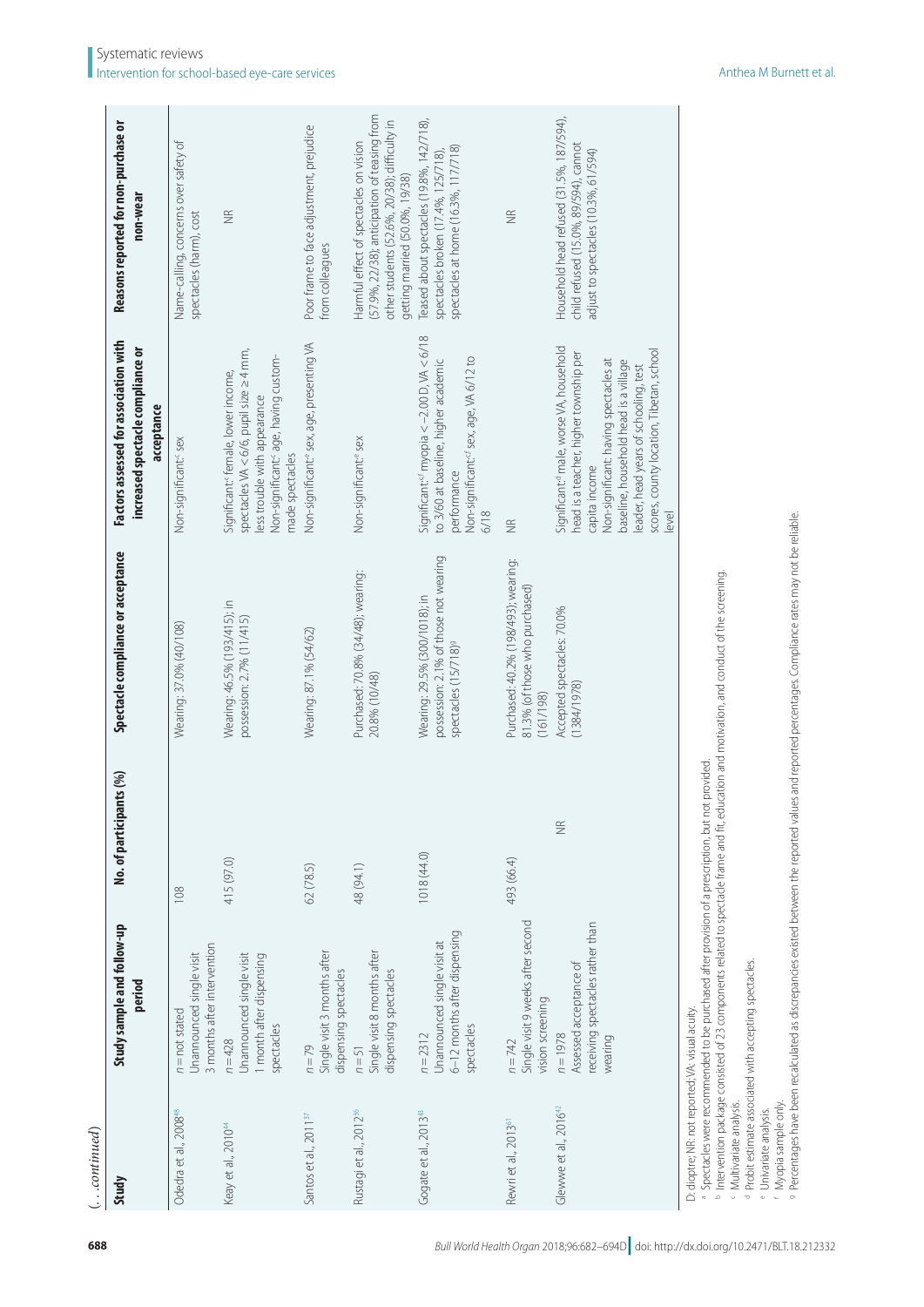| Study                                         | Screening cadre                     | <b>Population screened</b>                                                | Gold standard                      | <b>Outcome</b>                                                     | Percentage<br>sensitivity<br>$(95%$ CI)                  | Percentage<br>specificity<br>$(95%$ CI)                  | PPV (95% CI)                                                  | NPV (95% CI)                          |
|-----------------------------------------------|-------------------------------------|---------------------------------------------------------------------------|------------------------------------|--------------------------------------------------------------------|----------------------------------------------------------|----------------------------------------------------------|---------------------------------------------------------------|---------------------------------------|
| Khandekar et al.,<br>200951                   | Kindergarten<br>teachers            | 7768 children aged 3-6 years                                              | Optometrist                        | correctable by spectacles of<br>VA < 20/40 (6/12)<br>$> \pm 0.5$ D | 74.5 (72.7 - 76.3)                                       | 97.2 (96.7-97.6)                                         | 96.6                                                          | 86.6                                  |
| Tabansi et al.,<br>2009 <sup>55</sup>         | Teachers                            | 1300 children aged 6-11 years                                             | Study investigators and<br>doctors | VA < 6/18 in either or both<br>eyes                                | 53.3                                                     | 98.4                                                     | 79.3                                                          | 94.7                                  |
| Shrestha, 2011 <sup>49</sup><br>Adhikari &    | Certified medical                   | 528 children aged 3-7 years                                               | Paediatric                         | VA < 6/12 (HOTV <sup>a</sup> chart)                                | 80.0                                                     | 99.0                                                     | $\overline{\phantom{a}}$                                      | $\mathbf{I}$                          |
|                                               | assistants                          |                                                                           | ophthalmologist                    | Abnormal red reflex test<br>Screening pass/fail                    | 16.0<br>58.0                                             | 97.0<br>96.0                                             | 30.4                                                          | 98.8                                  |
| Rewrietal.,<br>201361                         | 7411 children aged<br>$10-19$ years | assessed impaired vision aged<br>817 children with self-<br>$10-19$ years | Optometrist                        | $WA \le 6/12$ (self-<br>examination)                               | 96.2 (94.5-97.4)                                         | 90.2 (87.8-92.2)                                         | 90.8 (88.6-92.7)                                              | 96.0 (94.1-97.2)                      |
| atorre-Arteaga<br>et al., 2014 <sup>52</sup>  | Teachers                            | 33 children aged 3-5 years                                                | Ophthalmic assistants              | VA <6/9 in one or both<br>eyes                                     |                                                          | 95.8 (92.8-98.7)                                         | 59.1 (36.3-81.9)                                              |                                       |
|                                               |                                     | 30 children aged 5-11 years)                                              |                                    | VA ≤6/9 in one or both<br>eyes                                     |                                                          | 93.0 (89.0-96.9)                                         | 47.8 (25.2–70.4)                                              | $\overline{\phantom{a}}$              |
| Teerawattananon<br>et al., 2014 <sup>56</sup> | Pre-primary teachers                | 1132 children, pre-primary<br>qrades                                      | Ophthalmologist                    | Presenting VA < 20/40<br>(< 6/12) ('E' chart)                      | 25.0 (23.0-27.0)                                         | 98.0 (97.0-99.0)                                         |                                                               | T                                     |
|                                               | Primary teachers                    | 4171 children, primary grades                                             |                                    | Presenting VA < 20/40<br>(6/12) (Snellen chart)                    | 59.0 (57.0-61.0)                                         | 98.0                                                     |                                                               | $\begin{array}{c} \hline \end{array}$ |
| Priya et al., 2015 <sup>53</sup>              | Selected teachers                   | 6225 children aged 6-17 years                                             | Ophthalmic team                    | VA < 20/30 (6/9.5) in either<br>eye                                | $\frac{a}{\sqrt{a}}$                                     | $\frac{a}{\sqrt{2}}$                                     | $\circ$                                                       | $\frac{a}{\sqrt{2}}$                  |
|                                               | All teachers                        | 3806 children aged 6-17 years                                             |                                    | VA < 20/30 (6/9.5) in either<br>eye                                | $\alpha$                                                 | $\alpha$                                                 | $\mathrel{\scriptstyle\triangle}$<br>$\overline{\phantom{a}}$ | $\overline{\phantom{a}}_l$            |
| Saxena et al.,<br>201554                      | Teachers                            | 9383 children aged 6-15 years                                             | Primary eye-care worker            | VA < 6/9.5<br>WA < 6/15<br>$\n  <6/12\n$                           | 79.2 (77.0-81.2)<br>77.0 (74.1–79.7)<br>55.0 (54.1-59.7) | 97.1 (96.7-97.4)<br>99.1 (98.8-99.2)<br>93.3 (92.7-93.8) |                                                               | $\overline{\phantom{a}}$              |
| <aur 2016<sup="" al.,="" et="">50</aur>       | Teachers                            | 129 children aged ≤ 16 years                                              | Ophthalmologists                   | $WA < 6/9$ in either eve                                           | 98.0 (88.0-99.9)                                         | 27.8 (18.6-37.2)                                         | 46.2 (36.6-56.1) <sup>c</sup>                                 | 95.7 (76.0–99.8)                      |

 $\sim$  10  $\pm$ 

 $\mathbb{R}^n$ 

 $\overline{1}$ 

<span id="page-7-0"></span>*Bull World Health Organ* 2018;96:682–694D| doi: http://dx.doi.org/10.2471/BLT.18.212332 **<sup>689</sup>**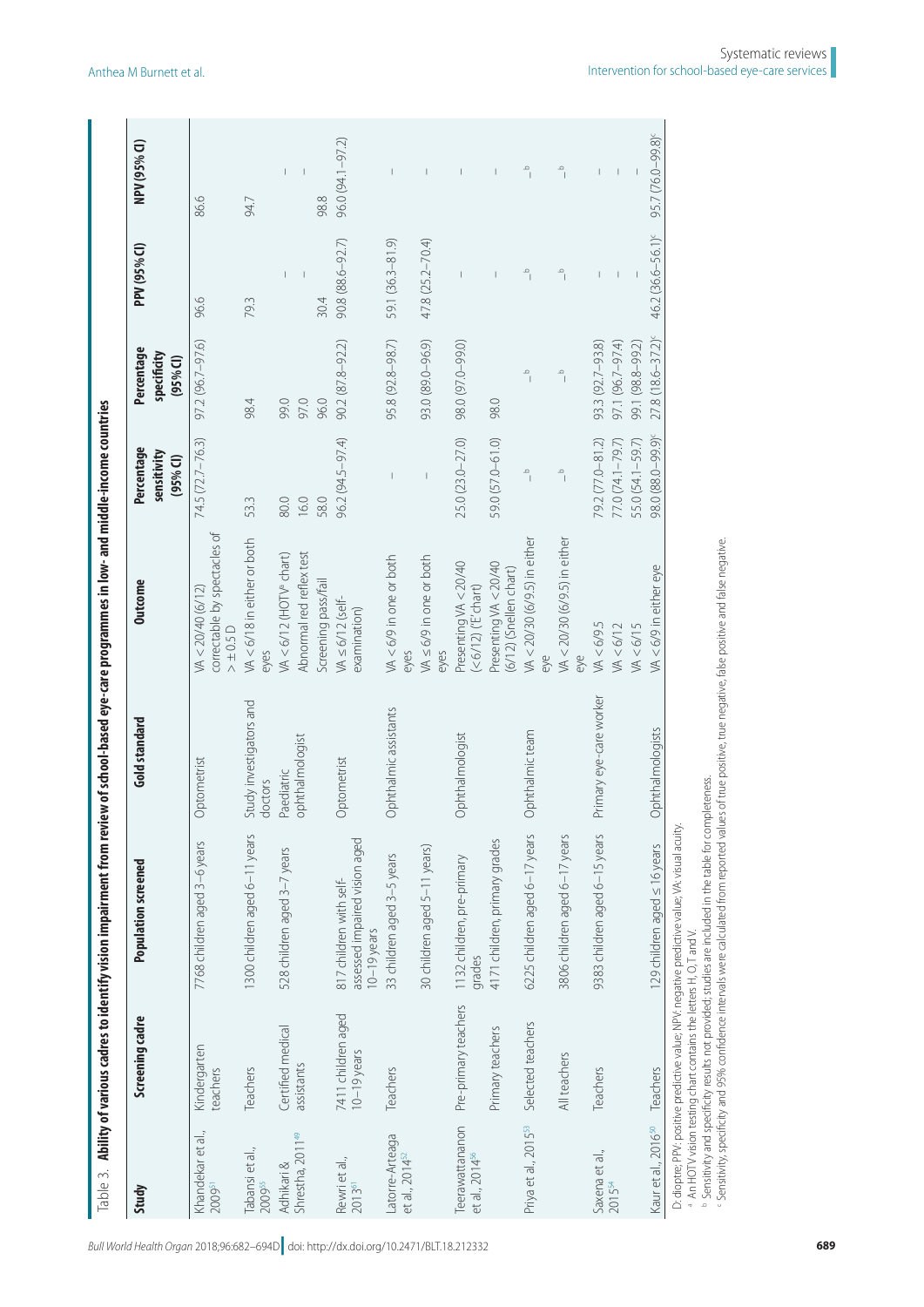involving ophthalmologists in training to increase motivation;<sup>53</sup> and greater emphasis on accurately measuring vi-sual acuity.<sup>[56](#page-12-4)</sup> Financial incentives may encourage teachers to participate, <sup>51[,56](#page-12-4)</sup> and were shown to increase spectacle compliance through additional teacher motivation.<sup>[39](#page-11-25)</sup>

# **Discussion**

This systematic review revealed many factors that affect the delivery of eyecare services to children in schools. The rights-based framework<sup>12</sup> allowed us to explore the various dimensions of service delivery, extending beyond physical availability to accessibility, acceptability and service quality. The consideration of culture, discrimination and economic factors highlights the importance of social and systemic inequality and its impact on accessibility.[68](#page-12-16),[69](#page-12-17) Our review explored how school-based eye-care services function and connect with general health systems, how stakeholders interact with school-based eye-care services and programmes, and the possible paths to meeting population needs in a way that is equitable and responsive.[70](#page-12-18),[71](#page-12-19) School-based eye-care interventions (including vision screenings) are key to reducing morbidity and developmental delays associated with vision impairment, while promoting early detection and prevention of eye diseases[.67,](#page-12-8)[72](#page-12-20) Increasing the availability of school-based eye-care interventions in low- and middle-income countries can help to address the burden on poorly resourced secondary and tertiary eyecare,[73](#page-12-21),[74](#page-12-22) and enhance access for under-served rural children.<sup>[21](#page-11-22)[,30](#page-11-21)</sup>

Effective coordination between education and health systems is essential for appropriate referral pathways and

follow-up mechanisms.[22](#page-11-12)[,33](#page-11-5)[,34](#page-11-6)[,52](#page-12-10) At the policy level this requires cooperation between the ministries of health and education, and a national eye-care plan that includes school-based eye-care.[52](#page-12-10),[56](#page-12-4),[58](#page-12-13) Without a policy-based foundation, programmes to provide high-quality and cost–effective school-based eye-care, including training teachers<sup>29[,50,](#page-11-23)[52,](#page-12-10)[58](#page-12-13)</sup> and school nurses $21$  in vision screening, will face challenges in acquiring resources and achieving sustainable outcomes.

Recent standard guidelines for comprehensive school-based eye-care programmes state that vision screening should use only one row of optotypes at the 6/9 visual acuity level.<sup>[67](#page-12-8)</sup> Standardized assessment and equipment (using a tumbling E chart) would reduce the current inconsistency in referral standards, and allow improved monitoring of quality and compliance. We also identified teacher training strategies that could be applied to increase teacher engagement and the quality of screening.

Because economic considerations are important in low- and middleincome countries, the provision of low-cost or free spectacles can improve access. However, the cost–effectiveness of screening and prescribed spectacles must be carefully considered to ensure sustainability. Our review identified the need to improve perceptions and awareness of eye-care services and treatments (particularly spectacles) among parents and children; we suggest health promotions that aim to (i) reduce misconceptions and stigma among parents, children and the broader community; and (ii) engage potential school-based eye-care providers such as teachers, school nurses and community health workers. A rights-based approach focusing on the link between good vision and childhood educational development is

recommended, while also considering cultural factors.

Our systematic review was executed according to recommended guidelines.<sup>13</sup> The literature consisted of a broad range of qualitative and quantitative studies, and our use of the rights-based conceptual framework<sup>12</sup> enabled us to analyze the data in a well structured manner. However, data extraction and coding was only performed by a single reviewer due to time and resource constraints, which may have resulted in the omission of some data.

In conclusion, providing schoolbased eye-care interventions is challenging and reliant on economical, sociocultural, geographical and policybased factors. With these determinants considered, school-based eye-care interventions have great potential to reduce the morbidity and developmental delays caused by childhood vision impairment and blindness. Teachers and nurses are well placed to provide school vision screenings, particularly where there is a lack of eye-care specialists. Policy-based support, with a focus on health systems rather than a focus on a single disease, is crucial for school-based eye-care interventions to be sustainable. ■

#### **Acknowledgements**

We thank Alison Poffley. AB, AY, LL and KN are also affiliated to the School of Optometry and Vision Science, University of New South Wales, Sydney, Australia. KN is also affiliated to the School of Health Sciences, University of KwaZulu-Natal, Durban, South Africa.

**Funding:** The World Bank Group and the Global Partnership for Education (GPE) provided financial support.

**Competing interests:** None declared.

### **ملخص**

أي ذكر لبيانات املتابعة. قام اثنان من املؤلفني بفحص العناوين وامللخصات والنصوص الكاملة للمقاالت، وقمنا باستخالص البيانات من النصوص الكاملة للمقاالت املؤهلة، وذلك باستخدام إطار عمل ملفاهيم توافر هذه البيانات، وإمكانية االطالع عليها، وحقوق اجلودة. **النتائج** من إمجايل 55924 مطبوعة، كانت 48 مقالة من 13 بلداً، هي التي تفي بمعايير الاشتهال. وشملت العوامل المتبعة في التوفري الناجح لتدخالت العناية بالعيون يف املدارس: االتصال بني مقدمي اخلدمات الصحية واملدارس، واستعداد املدارس جلدولة

**التدخالت لتحسني خدمات العناية بالعيون يف املدارس يف البلدان منخفضة ومتوسطة الدخل: مراجعة منهجية الغرض** مراجعة التدخالت اهلادفة لتحسني خدمات العناية بالعيون لأطفال المدارس في البلدان منخفضة ومتوسطة الدخل. **الطريقة** لقد بحثنا يف قواعد البيانات عىل اإلنرتنت )CINAHL، وEmbase®، وERIC، وMEDLINE®، وProQuest، و PubMed®، وWeb of Science™، عن المقالات المنشورة بني يناير 2000 ومايو .2018 قامت الدراسات املؤهلة بتقييم كيفية تنفيذ برامج العناية بالعيون يف املدارس، وأعدت تقارير عن النتائج من حيث معدالت االمتثال، أو جودة الفحص، أو تغريات املوقف. واعتربنا الدراسات غري مؤهلة إذا مل يرد فيها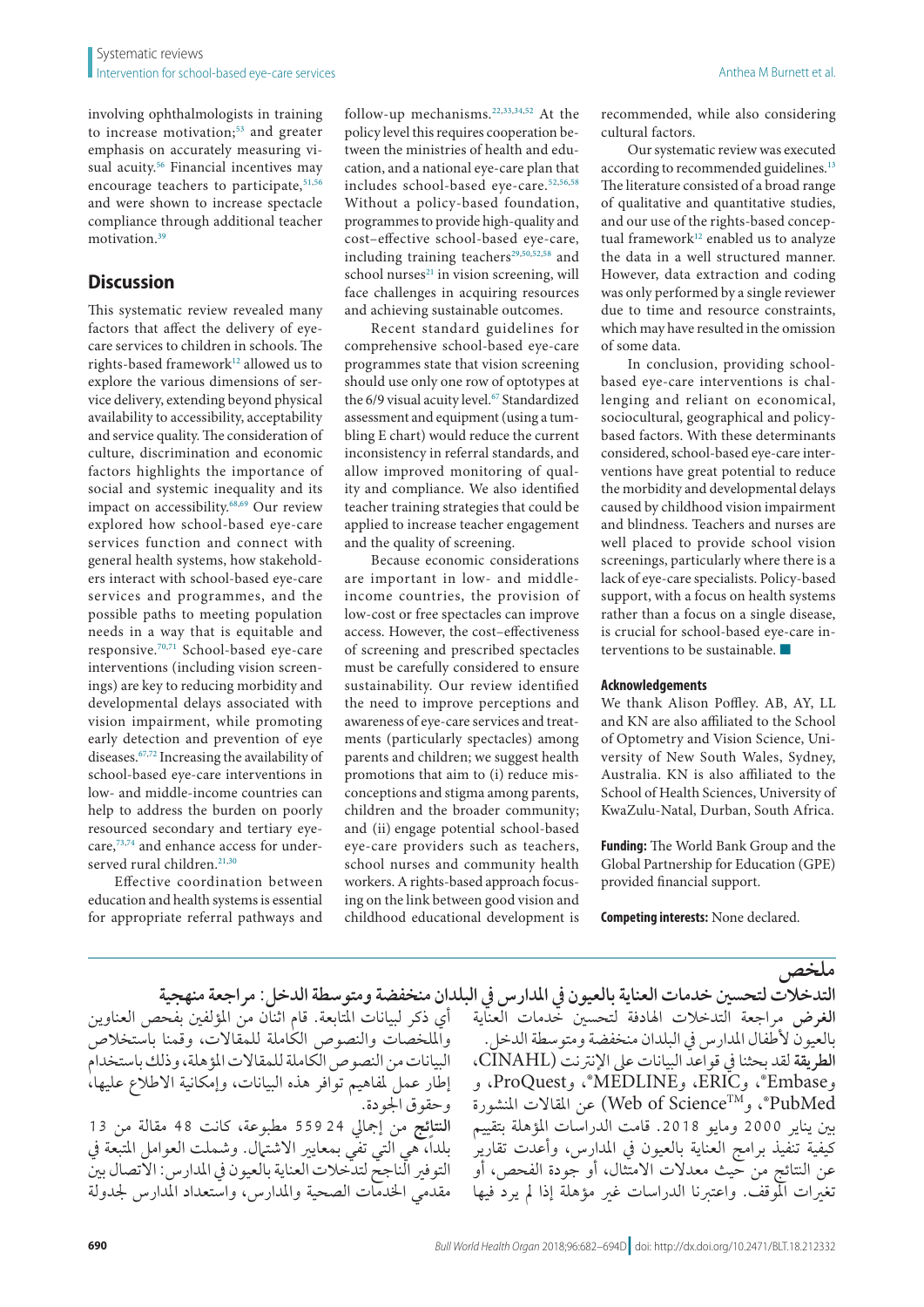**االستنتاج** يمنح تقديم برامج العناية بالعيون يف املدرسة، إمكانيات كبرية للحد من حدوث أمراض العيون، والتأخر يف النمو الناجم .<br>عن ضعف البصر والعمى لدى الأطفال. بينا يحاول الدعم القائم عىل السياسات، احلد من املفاهيم اخلاطئة ووصمة العار بين الأطفال وأولياء أمورهم، إلا أنه أيضًا أمر حاسم لاستمرار احلصول عىل اخلدمة.

وقت كاف هلذا الغرض، ودعم املدراء وفرق العمل وأولياء األمور. اكتشفت العديد من الدراسات أنه يف حالة عدم كفاية عدد أخصائيي العناية بالعيون، فإن تدريب المعلمين على فحص الرؤية يمكنه توفري خدمة جيدة النوعية وفعالة من حيث التكلفة. وباإلضافة إىل تكلفة النظارات، فإن عوائق العناية بالعيون شملت شبه الأمية، والمفاهيم الخاطئة، ونقص المعرفة بصحة العيون بين اآلباء واألمهات.

# 摘要

#### 改善中低收入国家学校眼部护理服务的干预措施 :系统综述

目的 综述改善中低收入国家学校学生眼部护理服务的

干预措施。 方法 我们在线上数据库(CINAHL、Embase®、ERIC、 MEDLINE<sup>®</sup>、ProQuest、PubMed<sup>®</sup> 和 Web of Science<sup>™</sup>) 中搜索了自 2000 年 1 月至 2018 年 5 月之间发表的文 章。符合入选标准的研究评估了学校开展的眼部护理 课程,从依从率、筛查质量或态度改变几个方面报告 结果。如果没有上报后续数据,我们就认为研究不符 合入选标准。两个作者筛选出标题、摘要和全文,然 后我们利用基于可用性、可得性、可接受性和质量权 利的概念框架,从符合入选标准的全文中提取数据。 结果 从 24,559 个出版物中筛选出满足入选标准的来 自 13 个国家的 48 篇文章。学校成功提供眼部护理干

预措施所涉及的因素包括卫生服务与学校之间的沟 通、学校安排充足时间的意愿以及校长、学校工作人 员和父母的支持。有几项研究发现,在眼部护理专家 人手不够时,视力筛查的培训老师能够提供高质量且 经济有效的服务。除了眼镜的费用,阻碍寻求眼部护 理的因素还包括父母读写能力差、误解和缺乏眼部健 康知识。

结论 学校提供眼部护理课程对减少眼部发病率和缓解 由童年视力损伤和失明导致的发育迟滞现象有巨大的 潜在作用。在试图减少孩子和父母对此误解和污名化 的同时,政策支持对继续获取服务至关重要。

# **Résumé**

# **Interventions visant à améliorer les services d'ophtalmologie en milieu scolaire dans les pays à revenu faible et intermédiaire: une revue systématique**

**Objectif** Examiner les interventions permettant d'améliorer les services d'ophtalmologie pour les enfants scolarisés dans les pays à revenu faible et intermédiaire.

**Méthodes** Nous avons recherché dans des bases de données en ligne (CINAHL, Embase®, ERIC, MEDLINE®, ProQuest, PubMed® et Web of ScienceTM) des articles publiés entre janvier 2000 et mai 2018. Les études admissibles évaluaient la mise en œuvre de programmes d'ophtalmologie en milieu scolaire et en présentaient les résultats en termes de taux de suivi des recommandations, de qualité du dépistage ou de changements d'attitude. Nous avons considéré comme non admissibles les études qui ne comportaient pas de données de suivi. Deux auteurs ont parcouru des titres, des résumés et des articles intégraux, et nous avons extrait des données des articles intégraux admissibles selon le cadre conceptuel de disponibilité, d'accessibilité, d'acceptabilité et de qualité fondé sur les droits.

**Résultats** Sur les 24559 publications examinées, 48 articles provenant de 13 pays remplissaient les critères d'inclusion. Les facteurs entrant en jeu dans la réussite des interventions d'ophtalmologie en milieu scolaire étaient la communication entre les services de santé et les établissements scolaires, la volonté de ces derniers d'y accorder suffisamment de temps, et le soutien des chefs d'établissement, du personnel et des parents. Plusieurs études ont révélé que lorsque le nombre de spécialistes en ophtalmologie est insuffisant, former les enseignants au dépistage des troubles visuels permet d'offrir un service économique et de bonne qualité. Outre le coût des lunettes, un faible taux d'alphabétisation, des idées fausses et un manque de connaissances des parents en matière de santé oculaire freinaient le recours aux soins d'ophtalmologie.

**Conclusion** La mise en œuvre de programmes d'ophtalmologie en milieu scolaire peut permettre de réduire sensiblement la morbidité oculaire et les retards de développement dus à des déficiences visuelles et à la cécité chez les enfants. Il est crucial de bénéficier d'un soutien politique, tout en tentant de combattre les idées fausses et la stigmatisation chez les enfants et leurs parents, pour maintenir l'accès à ces services.

### **Резюме**

# **Меры по повышению качества оказания офтальмологической помощи на базе школ в странах с низким и средним уровнем дохода: систематический обзор**

**Цель** Провести обзор мер, направленных на повышение качества оказания медицинской помощи школьникам в странах с низким и средним уровнем дохода.

**Методы** Авторы выполнили поиск в онлайн-базах данных (CINAHL, Embase®, ERIC, MEDLINE®, ProQuest, PubMed® и Web of ScienceTM) по статьям, опубликованным в период с января 2000 года по май 2018 года. В удовлетворяющих критериям отбора исследованиях проводилась оценка реализации программ офтальмологической помощи на базе школ, результатов отчетности с точки зрения степени приверженности, качества скрининга или изменения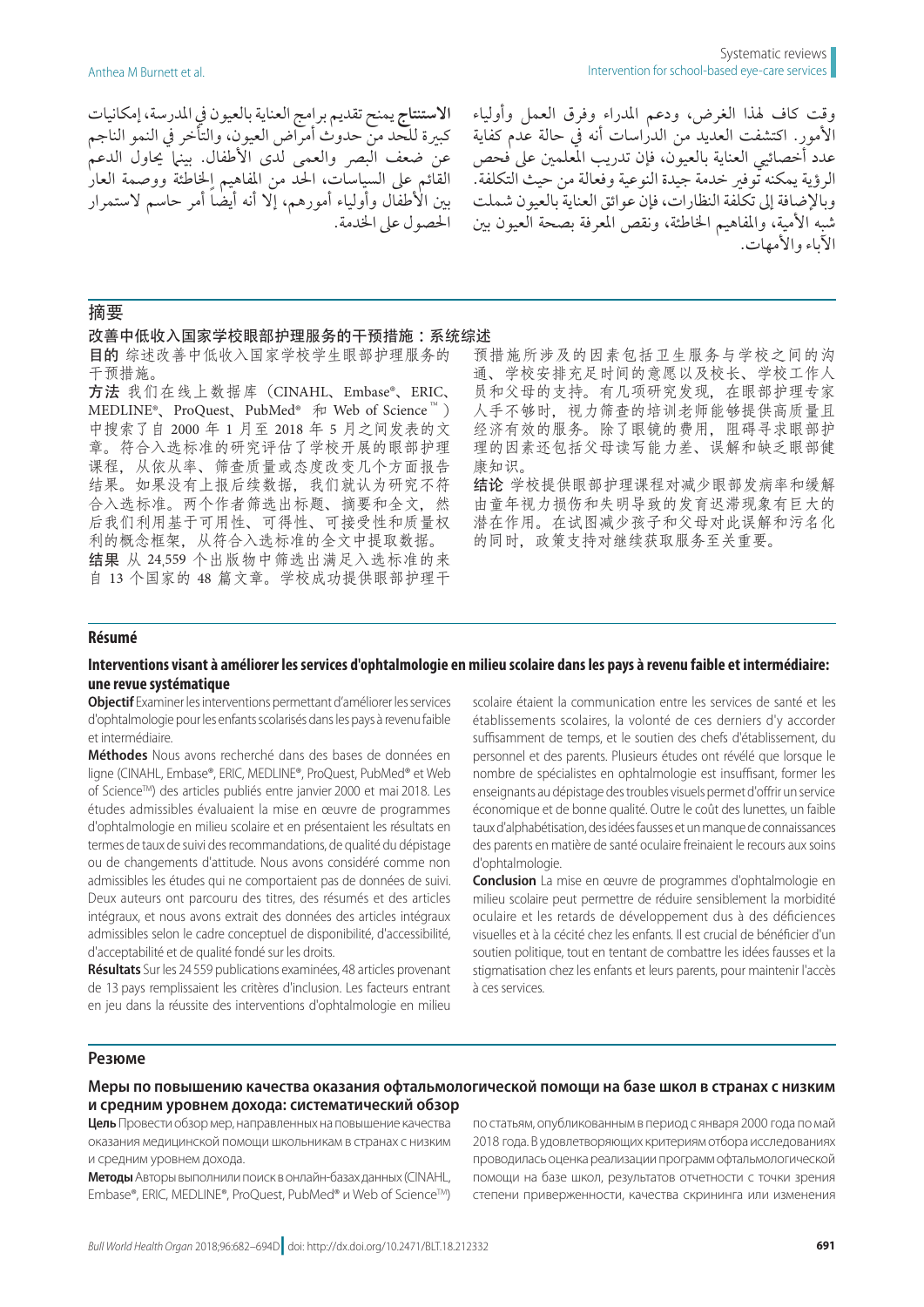отношения. Мы исключили исследования, в которых не сообщалось о проведении последующего наблюдения. Два автора тщательно проверили заголовки, выдержки и полнотекстовые статьи, и из подходящих полнотекстовых статей мы извлекли данные, пользуясь рамочными критериями приемлемости, доступности и качества.

**Результаты** Из 24 559 публикаций критериям включения соответствовали 48 статей из 13 стран. Факторы, связанные с успешным проведением офтальмологических вмешательств на базе школ, включали обмен информацией между службами здравоохранения и школами, готовность школ выделить на это достаточное время, а также поддержку руководства, персонала и родителей. В нескольких исследованиях было установлено, что при нехватке специалистов-офтальмологов обучение учителей проведению проверки зрения позволяет обеспечить качественное и экономически эффективное обслуживание. Помимо стоимости очков, препятствия для обращения к офтальмологу включали низкий уровень грамотности, неверные представления и отсутствие знаний о здоровье глаз у родителей. **Вывод** Предоставление школьных программ офтальмологической помощи имеет большой потенциал для сокращения заболеваемости органов зрения и частоты случаев задержки в развитии, вызванной нарушением зрения и слепотой у детей. Поддержка на основе политики, а также усилия по преодолению неверных представлений и социального отторжения среди детей и их родителей имеют решающее значение для постоянного доступа к медицинской помощи.

#### **Resumen**

# **Intervenciones para mejorar los servicios de atención oftalmológica en escuelas de países con ingresos entre bajos y medios: una revisión sistemática**

**Objetivo** Revisar las intervenciones para mejorar los servicios de atención oftalmológica para los niños en edad escolar en países con ingresos entre bajos y medios.

**Métodos** Se realizaron búsquedas en bases de datos en línea (CINAHL, Embase®, ERIC, MEDLINE®, ProQuest, PubMed® y Web of ScienceTM) para encontrar artículos publicados entre enero de 2000 y mayo de 2018. Los estudios admisibles evaluaron la ejecución de los programas de atención oftalmológica en las escuelas e informaron de los resultados en cuanto a las tasas de cumplimiento, la calidad de los exámenes de evaluación o los cambios de actitud. Se consideró que los estudios no eran admisibles si no incluían datos de seguimiento. Dos autores seleccionaron los títulos, los resúmenes y los artículos de texto completo, y se extrajeron los datos de los artículos admisibles mediante el marco conceptual basado en derechos de disponibilidad, accesibilidad, aceptabilidad y calidad.

**Resultados** De las 24 559 publicaciones examinadas, 48 artículos de 13 países cumplieron los criterios de inclusión. Los factores que intervienen en el éxito de las intervenciones de atención oftalmológica

en las escuelas incluyen la comunicación entre los servicios de salud y las escuelas, la disposición de las escuelas a programar el tiempo suficiente y el apoyo de los directores, el personal y los padres. Varios estudios descubrieron que, cuando el número de especialistas en atención oftalmológica es insuficiente, la formación de los profesores en la evaluación de la visión permite la prestación de un servicio de buena calidad y rentable. Además del coste de las gafas, las dificultades para obtener atención oftalmológica incluyen la alfabetización deficiente, los conceptos erróneos y la falta de conocimientos sobre la salud ocular entre los padres.

**Conclusión** La provisión de programas de atención oftalmológica en las escuelas tiene un gran potencial para reducir la morbilidad ocular y los retrasos en el desarrollo causados por el deterioro de la visión y la ceguera infantiles. Para mantener el acceso, es fundamental contar con apoyo basado en políticas, al tiempo que se intentan reducir los conceptos erróneos y el estigma entre los niños y sus padres.

### **References**

- <span id="page-10-0"></span>1. Shashidhar S, Rao C, Hegde R. Factors affecting scholastic performances of adolescents. Indian J Pediatr. 2009 May;76(5):495–9. doi: [http://dx.doi.](http://dx.doi.org/10.1007/s12098-009-0091-4) [org/10.1007/s12098-009-0091-4](http://dx.doi.org/10.1007/s12098-009-0091-4) PMID: [19390794](http://www.ncbi.nlm.nih.gov/pubmed/19390794)
- 2. Ma X, Zhou Z, Yi H, Pang X, Shi Y, Chen Q, et al. Effect of providing free glasses on children's educational outcomes in China: cluster randomized controlled trial. BMJ. 2014 09 23;349 sep23 7:g5740. doi: [http://dx.doi.](http://dx.doi.org/10.1136/bmj.g5740) [org/10.1136/bmj.g5740](http://dx.doi.org/10.1136/bmj.g5740) PMID: [25249453](http://www.ncbi.nlm.nih.gov/pubmed/25249453)
- 3. Sommer A, Tarwotjo I, Hussaini G, Susanto D. Increased mortality in children with mild vitamin A deficiency. Lancet. 1983 Sep 10;322(8350):585–8. doi: [http://dx.doi.org/10.1016/S0140-6736\(83\)90677-3](http://dx.doi.org/10.1016/S0140-6736(83)90677-3) PMID: [6136744](http://www.ncbi.nlm.nih.gov/pubmed/6136744)
- <span id="page-10-1"></span>4. Gilbert C, Foster A. Childhood blindness in the context of VISION 2020–the right to sight. Bull World Health Organ. 2001;79(3):227–32. PMID: [11285667](http://www.ncbi.nlm.nih.gov/pubmed/11285667)
- <span id="page-10-2"></span>5. Sustainable development goals [internet]. New York: United Nations Department of Economic and Social and Economic Affairs; 2015. Available from: <https://sustainabledevelopment.un.org/?menu=1300> [cited 2018 Jul 10].
- <span id="page-10-3"></span>6. Sustainable development begins with education: How education can contribute to the proposed post-2015 goals. Paris: United Nations Educational Scientific and Cultural Organization; 2014. Available from: <http://unesdoc.unesco.org/images/0023/002305/230508e.pdf>[cited 2018 Jul 10].
- <span id="page-10-4"></span>7. Pascolini D, Mariotti SP. Global estimates of visual impairment: 2010. Br J Ophthalmol. 2012 May;96(5):614–8. doi: [http://dx.doi.org/10.1136/](http://dx.doi.org/10.1136/bjophthalmol-2011-300539) [bjophthalmol-2011-300539](http://dx.doi.org/10.1136/bjophthalmol-2011-300539) PMID: [22133988](http://www.ncbi.nlm.nih.gov/pubmed/22133988)
- <span id="page-10-5"></span>8. Visual impairment and blindness, fact sheet no. 282. Geneva: World Health Organization; 2014. Available from: [http://www.who.int/mediacentre/](http://www.who.int/mediacentre/factsheets/fs282/en/) [factsheets/fs282/en/](http://www.who.int/mediacentre/factsheets/fs282/en/) [cited 2018 Jul 10].
- <span id="page-10-6"></span>9. Preventing blindness in children: report of a WHO/IAPB scientific meeting, Hyderabad, India, 13-17 April 1999. Geneva: World Health Organization; Hyderabad: International Agency for the Prevention of Blindness; 2000. Available from: <http://apps.who.int/iris/handle/10665/66663> [cited 2018 Jul 12].
- <span id="page-10-7"></span>10. Lester BA. Comparing the cost-effectiveness of school eye screening versus a primary eye care model to provide refractive error services for children in India. Community Eye Health. 2007;20(61):15. PMID: [17637869](http://www.ncbi.nlm.nih.gov/pubmed/17637869)
- <span id="page-10-8"></span>11. Frick KD, Riva-Clement L, Shankar MB. Screening for refractive error and fitting with spectacles in rural and urban India: cost-effectiveness. Ophthalmic Epidemiol. 2009 Nov-Dec;16(6):378–87. doi: [http://dx.doi.](http://dx.doi.org/10.3109/09286580903312277) [org/10.3109/09286580903312277](http://dx.doi.org/10.3109/09286580903312277) PMID: [19995203](http://www.ncbi.nlm.nih.gov/pubmed/19995203)
- <span id="page-10-9"></span>12. CESCR General Comment No. 14: The right to the highest attainable standard of health (Art. 12). New York: United Nations Economic and Social Council; 2000. Available at:<http://www.refworld.org/docid/4538838d0.html> [cited 2018 Jul 10].
- <span id="page-10-10"></span>13. Liberati A, Altman DG, Tetzlaff J, Mulrow C, Gøtzsche PC, Ioannidis JPA, et al. The PRISMA statement for reporting systematic reviews and metaanalyses of studies that evaluate health care interventions: explanation and elaboration. PLoS Med. 2009 Jul 21;6(7):e1000100. doi: [http://dx.doi.](http://dx.doi.org/10.1371/journal.pmed.1000100) [org/10.1371/journal.pmed.1000100](http://dx.doi.org/10.1371/journal.pmed.1000100) PMID: [19621070](http://www.ncbi.nlm.nih.gov/pubmed/19621070)
- <span id="page-10-11"></span>14. World Bank country and lending groups [internet]. Washington, DC: The World Bank Group; 2016. Available from: [https://datahelpdesk.worldbank.](https://datahelpdesk.worldbank.org/knowledgebase/articles/906519-world-bank-country-and-lending-groups) [org/knowledgebase/articles/906519-world-bank-country-and-lending](https://datahelpdesk.worldbank.org/knowledgebase/articles/906519-world-bank-country-and-lending-groups)[groups](https://datahelpdesk.worldbank.org/knowledgebase/articles/906519-world-bank-country-and-lending-groups) [cited 2018 Jul 10].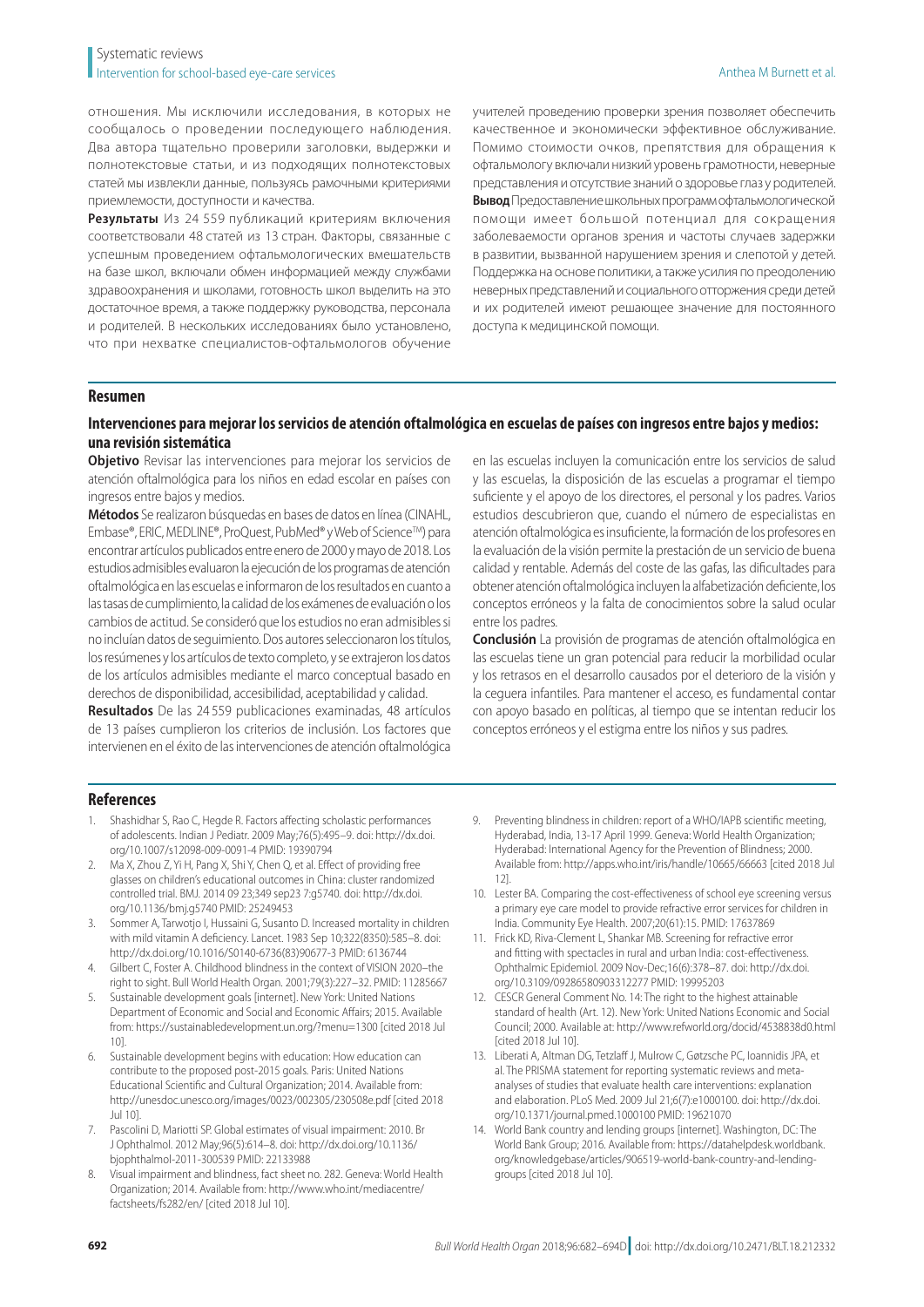- <span id="page-11-0"></span>15. Souto RQ, Khanassov V, Hong QN, Bush PL, Vedel I, Pluye P. Systematic mixed studies reviews: updating results on the reliability and efficiency of the Mixed Methods Appraisal Tool. Int J Nurs Stud. 2015 Jan;52(1):500–1. doi:<http://dx.doi.org/10.1016/j.ijnurstu.2014.08.010>PMID: [25241931](http://www.ncbi.nlm.nih.gov/pubmed/25241931)
- <span id="page-11-1"></span>16. Hong QN, Gonzalez-Reyes A, Pluye P. Improving the usefulness of a tool for appraising the quality of qualitative, quantitative and mixed methods studies, the Mixed Methods Appraisal Tool (MMAT). J Eval Clin Pract. 2018 06;24(3):459–67. doi: <http://dx.doi.org/10.1111/jep.12884> PMID: [29464873](http://www.ncbi.nlm.nih.gov/pubmed/29464873)
- <span id="page-11-2"></span>17. Pope C, Ziebland S, Mays N. Qualitative research in health care. Analysing qualitative data. BMJ. 2000 Jan 8;320(7227):114–6. doi: [http://dx.doi.](http://dx.doi.org/10.1136/bmj.320.7227.114) [org/10.1136/bmj.320.7227.114](http://dx.doi.org/10.1136/bmj.320.7227.114) PMID: [10625273](http://www.ncbi.nlm.nih.gov/pubmed/10625273)
- <span id="page-11-3"></span>18. Glaser BG, Strauss AL. The discovery of grounded theory: strategies for qualitative research. Abingdon: Routledge; 2017.
- <span id="page-11-4"></span>19. de Melo KM, Pessoa AT, Rebouças CB de A, Silva MG da, Almeida PC de, Pagliuca LMF. Blog for schoolchildren about people with disabilities: evaluation of learning. Rev Rene. 2017 Mar-Apr;18(2):187–94. Available from[:](http://) <http://www.periodicos.ufc.br/rene/article/view/19245/29962> [cited 2018 Jul 17].
- <span id="page-11-11"></span>20. Carvalho R de S, Temporini ER, Kara-José N. Assessment of visual health campaign activities at schools: teachers' perception. Arq Bras Oftalmol. 2007 Mar-Apr;70(2):239–45. doi: [http://dx.doi.org/10.1590/S0004-](http://dx.doi.org/10.1590/S0004-27492007000200011) [27492007000200011](http://dx.doi.org/10.1590/S0004-27492007000200011) PMID: [17589694](http://www.ncbi.nlm.nih.gov/pubmed/17589694)
- <span id="page-11-22"></span>21. Pereira SM, Blignault I, du Toit R, Ramke J. Improving access to eye health services in rural Timor-Leste. Rural Remote Health. 2012;12:2095. PMID: [22994876](http://www.ncbi.nlm.nih.gov/pubmed/22994876)
- <span id="page-11-12"></span>22. Puri S, Dang RS, Akshay, Singh A, Sood S, Vishal, et al. Evaluation of QOS (quality of services) by log frame analysis (LFA) and ocular morbidity in school children of Chandigarh. Int J Pharm Pharm Sci. 2014;6:55–8.
- <span id="page-11-13"></span>23. Rajaraman D, Travasso S, Chatterjee A, Bhat B, Andrew G, Parab S, et al. The acceptability, feasibility and impact of a lay health counsellor delivered health promoting schools programme in India: a case study evaluation. BMC Health Serv Res. 2012 05 25;12(1) PG-127:127. doi: [http://dx.doi.](http://dx.doi.org/10.1186/1472-6963-12-127) [org/10.1186/1472-6963-12-127](http://dx.doi.org/10.1186/1472-6963-12-127) PMID: [22630607](http://www.ncbi.nlm.nih.gov/pubmed/22630607)
- <span id="page-11-24"></span>24. Wang X, Yi H, Lu L, Zhang L, Ma X, Jin L, et al. Population prevalence of need for spectacles and spectacle ownership among urban migrant children in Eastern China. JAMA Ophthalmol. 2015 Dec;133(12):1399–406. doi: [http://](http://dx.doi.org/10.1001/jamaophthalmol.2015.3513) [dx.doi.org/10.1001/jamaophthalmol.2015.3513](http://dx.doi.org/10.1001/jamaophthalmol.2015.3513) PMID: [26426113](http://www.ncbi.nlm.nih.gov/pubmed/26426113)
- <span id="page-11-35"></span>25. Zhou Z, Kecman M, Chen T, Liu T, Jin L, Chen S, et al. Spectacle design preferences among Chinese primary and secondary students and their parents: a qualitative and quantitative study. PLoS One. 2014 03 3;9(3):e88857. doi:<http://dx.doi.org/10.1371/journal.pone.0088857>PMID: [24594799](http://www.ncbi.nlm.nih.gov/pubmed/24594799)
- <span id="page-11-18"></span>26. Esteso P, Castanon A, Toledo S, Rito MAP, Ervin A, Wojciechowski R, et al. Correction of moderate myopia is associated with improvement in self-reported visual functioning among Mexican school-aged children. Invest Ophthalmol Vis Sci. 2007 Nov;48(11):4949–54. doi: [http://dx.doi.](http://dx.doi.org/10.1167/iovs.07-0052) [org/10.1167/iovs.07-0052](http://dx.doi.org/10.1167/iovs.07-0052) PMID: [17962444](http://www.ncbi.nlm.nih.gov/pubmed/17962444)
- <span id="page-11-9"></span>27. Fontenele RM, Sousa AI, de Fátima Almeida Lima E. Characterization nurses working for the students eye health. J Nurs UFPE. 2015;9:565–72. Available from: [www.repositorios.ufpe.br/revistas/revistaenfermagem/article/](http://www.repositorios.ufpe.br/revistas/revistaenfermagem/article/download/10373/11111) [download/10373/11111](http://www.repositorios.ufpe.br/revistas/revistaenfermagem/article/download/10373/11111) [cited 2018 Jul 10].
- <span id="page-11-20"></span>28. Hobday K, Ramke J, Du Toit R, Pereira SM. Healthy eyes in schools: an evaluation of a school and community-based intervention to promote eye health in rural Timor-Leste. Health Educ J. 2015;74(4):392–402. doi: [http://](http://dx.doi.org/10.1177/0017896914540896) [dx.doi.org/10.1177/0017896914540896](http://dx.doi.org/10.1177/0017896914540896)
- <span id="page-11-14"></span>29. Juggernath YM, Knight SE. Knowledge and practices of visual acuity screening by primary school educators. Afr Vis Eye Health. 2015;74(1):a309. doi:<http://dx.doi.org/10.4102/aveh.v74i1.309>
- <span id="page-11-21"></span>30. Latorre-Arteaga S, Gil-González D, Bascarán C, Núñez RH, Morales MD, Orihuela GC. Visual health screening by schoolteachers in remote communities of Peru: implementation research. Bull World Health Organ. 2016 Sep 1;94(9):652–9. doi:<http://dx.doi.org/10.2471/BLT.15.163634> PMID: [27708470](http://www.ncbi.nlm.nih.gov/pubmed/27708470)
- <span id="page-11-36"></span>31. Ma X, Congdon N, Yi H, Zhou Z, Pang X, Meltzer ME, et al. Safety of spectacles for children's vision: a cluster-randomized controlled trial. Am J Ophthalmol. 2015 Nov;160(5):897–904. doi: [http://dx.doi.org/10.1016/j.](http://dx.doi.org/10.1016/j.ajo.2015.08.013) [ajo.2015.08.013](http://dx.doi.org/10.1016/j.ajo.2015.08.013) PMID: [26284747](http://www.ncbi.nlm.nih.gov/pubmed/26284747)
- <span id="page-11-15"></span>32. Noma R, Carvalho R de S, Kara-José N. Why are there defaulters in eye health projects? Clinics (Sao Paulo). 2011;66(9):1585–9. PMID: [22179164](http://www.ncbi.nlm.nih.gov/pubmed/22179164)
- <span id="page-11-5"></span>33. Noma R, Carvalho R de S, Kara-José N. Validity of recall absent schoolchildren to free eye health projects. Arq Bras Oftalmol. 2012 Jan-Feb;75(1):16–9. doi:<http://dx.doi.org/10.1590/S0004-27492012000100003> PMID: [22552411](http://www.ncbi.nlm.nih.gov/pubmed/22552411)
- <span id="page-11-6"></span>34. Castanon Holguin AM, Congdon N, Patel N, Ratcliffe A, Esteso P, Flores ST, et al. Factors associated with spectacle-wear compliance in school-aged Mexican children. Invest Ophthalmol Vis Sci. 2006 Mar;47(3):925–8. doi: <http://dx.doi.org/10.1167/iovs.05-0895>PMID: [16505025](http://www.ncbi.nlm.nih.gov/pubmed/16505025)
- <span id="page-11-30"></span>35. Congdon NG, Patel N, Esteso P, Chikwembani F, Webber F, Msithini RB, et al. The association between refractive cutoffs for spectacle provision and visual improvement among school-aged children in South Africa. Br J Ophthalmol. 2008 Jan;92(1):13–8. doi: [http://dx.doi.org/10.1136/](http://dx.doi.org/10.1136/bjo.2007.122028) [bjo.2007.122028](http://dx.doi.org/10.1136/bjo.2007.122028) PMID: [17591673](http://www.ncbi.nlm.nih.gov/pubmed/17591673)
- <span id="page-11-33"></span>36. Rustagi N, Uppal Y, Taneja DK. Screening for visual impairment: outcome among schoolchildren in a rural area of Delhi. Indian J Ophthalmol. 2012 May-Jun;60(3):203–6. doi: <http://dx.doi.org/10.4103/0301-4738.95872> PMID: [22569381](http://www.ncbi.nlm.nih.gov/pubmed/22569381)
- <span id="page-11-10"></span>37. Santos MJ, Alves MR, Netto AL, Santos RR, Fioravanti Lui GA, Fioravanti Lui TA, et al. [Acceptance of initial spectacle prescription for children in their first-year at primary school]. Rev Bras Oftalmol. 2011;70(3):157–61. [Portuguese]. doi: <http://dx.doi.org/10.1590/S0034-72802011000300005>
- <span id="page-11-28"></span>38. Wedner S, Masanja H, Bowman R, Todd J, Bowman R, Gilbert C. Two strategies for correcting refractive errors in school students in Tanzania: randomised comparison, with implications for screening programmes. Br J Ophthalmol. 2008 Jan;92(1):19–24. doi: [http://dx.doi.org/10.1136/](http://dx.doi.org/10.1136/bjo.2007.119198) [bjo.2007.119198](http://dx.doi.org/10.1136/bjo.2007.119198) PMID: [18156372](http://www.ncbi.nlm.nih.gov/pubmed/18156372)
- <span id="page-11-25"></span>39. Yi H, Zhang H, Ma X, Zhang L, Wang X, Jin L, et al. Impact of free glasses and a teacher incentive on children's use of eyeglasses: A cluster-randomized controlled trial. Am J Ophthalmol. 2015 Nov;160(5):889–896.e1. doi: [http://](http://dx.doi.org/10.1016/j.ajo.2015.08.006) [dx.doi.org/10.1016/j.ajo.2015.08.006](http://dx.doi.org/10.1016/j.ajo.2015.08.006) PMID: [26275472](http://www.ncbi.nlm.nih.gov/pubmed/26275472)
- <span id="page-11-31"></span>40. Zeng Y, Keay L, He M, Mai J, Munoz B, Brady C, et al. A randomized, clinical trial evaluating ready-made and custom spectacles delivered via a school-based screening program in China. Ophthalmology. 2009 Oct;116(10):1839–45. doi: <http://dx.doi.org/10.1016/j.ophtha.2009.04.004> PMID: [19592103](http://www.ncbi.nlm.nih.gov/pubmed/19592103)
- <span id="page-11-16"></span>41. Narayanan A, Ramani KK. Effectiveness of interventions in improving compliance to spectacle wear and referral in school vision screening. Clin Exp Optom. 2018 May 16; doi:<http://dx.doi.org/10.1111/cxo.12797> PMID: [29770493](http://www.ncbi.nlm.nih.gov/pubmed/29770493)
- <span id="page-11-29"></span>42. Glewwe P, Park A, Zhao M. A better vision for development: eyeglasses and academic performance in rural primary schools in China. J Dev Econ. 2016;122:170–82. doi:<http://dx.doi.org/10.1016/j.jdeveco.2016.05.007>
- <span id="page-11-19"></span>43. Gogate P, Mukhopadhyaya D, Mahadik A, Naduvilath TJ, Sane S, Shinde A, et al. Spectacle compliance amongst rural secondary school children in Pune district, India. Indian J Ophthalmol. 2013 Jan-Feb;61(1):8–12. doi: [http://](http://dx.doi.org/10.4103/0301-4738.99996) [dx.doi.org/10.4103/0301-4738.99996](http://dx.doi.org/10.4103/0301-4738.99996) PMID: [23275214](http://www.ncbi.nlm.nih.gov/pubmed/23275214)
- <span id="page-11-34"></span>44. Keay L, Zeng Y, Munoz B, He M, Friedman DS. Predictors of early acceptance of free spectacles provided to junior high school students in China. Arch Ophthalmol. 2010 Oct;128(10):1328–34. doi: [http://dx.doi.org/10.1001/](http://dx.doi.org/10.1001/archophthalmol.2010.215) [archophthalmol.2010.215](http://dx.doi.org/10.1001/archophthalmol.2010.215) PMID: [20938003](http://www.ncbi.nlm.nih.gov/pubmed/20938003)
- <span id="page-11-26"></span>45. Li L, Song Y, Liu X, Lu B, Choi K, Lam DSC, et al. Spectacle acceptance among secondary school students in rural China: the Xichang pediatric refractive error study (X-PRES)–report 5. Invest Ophthalmol Vis Sci. 2008 Jul;49(7):2895–902. doi: <http://dx.doi.org/10.1167/iovs.07-1531>PMID: [18223245](http://www.ncbi.nlm.nih.gov/pubmed/18223245)
- <span id="page-11-27"></span>46. Ma X, Zhou Z, Yi H, Pang X, Shi Y, Chen Q, et al. Effect of providing free glasses on children's educational outcomes in China: cluster randomized controlled trial. BMJ. 2014 09 23;349:g5740. doi: [http://dx.doi.org/10.1136/](http://dx.doi.org/10.1136/bmj.g5740) [bmj.g5740](http://dx.doi.org/10.1136/bmj.g5740) PMID: [25249453](http://www.ncbi.nlm.nih.gov/pubmed/25249453)
- <span id="page-11-32"></span>47. Morjaria P, Evans J, Murali K, Gilbert C. Spectacle wear among children in a school-based program for ready-made vs custom-made spectacles in India: a randomized clinical trial. JAMA Ophthalmol. 2017 Jun 1;135(6):527–33. doi:<http://dx.doi.org/10.1001/jamaophthalmol.2017.0641> PMID: [28426857](http://www.ncbi.nlm.nih.gov/pubmed/28426857)
- <span id="page-11-7"></span>48. Odedra N, Wedner SH, Shigongo ZS, Nyalali K, Gilbert C. Barriers to spectacle use in Tanzanian secondary school students. Ophthalmic Epidemiol. 2008 Nov-Dec;15(6):410–7. doi: <http://dx.doi.org/10.1080/09286580802399094> PMID: [19065434](http://www.ncbi.nlm.nih.gov/pubmed/19065434)
- <span id="page-11-8"></span>49. Adhikari S, Shrestha U. Validation of performance of certified medical assistants in preschool vision screening examination. Nepal J Ophthalmol. 2011 Jul-Dec;3(2):128–33. doi: <http://dx.doi.org/10.3126/nepjoph.v3i2.5264> PMID: [21876585](http://www.ncbi.nlm.nih.gov/pubmed/21876585)
- <span id="page-11-23"></span>50. Kaur G, Koshy J, Thomas S, Kapoor H, Zachariah JG, Bedi S. Vision screening of school children by teachers as a community based strategy to address the challenges of childhood blindness. J Clin Diagn Res. 2016 Apr;10(4):NC09–14. PMID: [27190849](http://www.ncbi.nlm.nih.gov/pubmed/27190849)
- <span id="page-11-17"></span>51. Khandekar R, Parast N, Arabi A. Evaluation of 'vision screening' program for three to six-year-old children in the Republic of Iran. Indian J Ophthalmol. 2009 Nov-Dec;57(6):437–42. doi: [http://dx.doi.org/10.4103/0301-](http://dx.doi.org/10.4103/0301-4738.57151) [4738.57151](http://dx.doi.org/10.4103/0301-4738.57151) PMID: [19861745](http://www.ncbi.nlm.nih.gov/pubmed/19861745)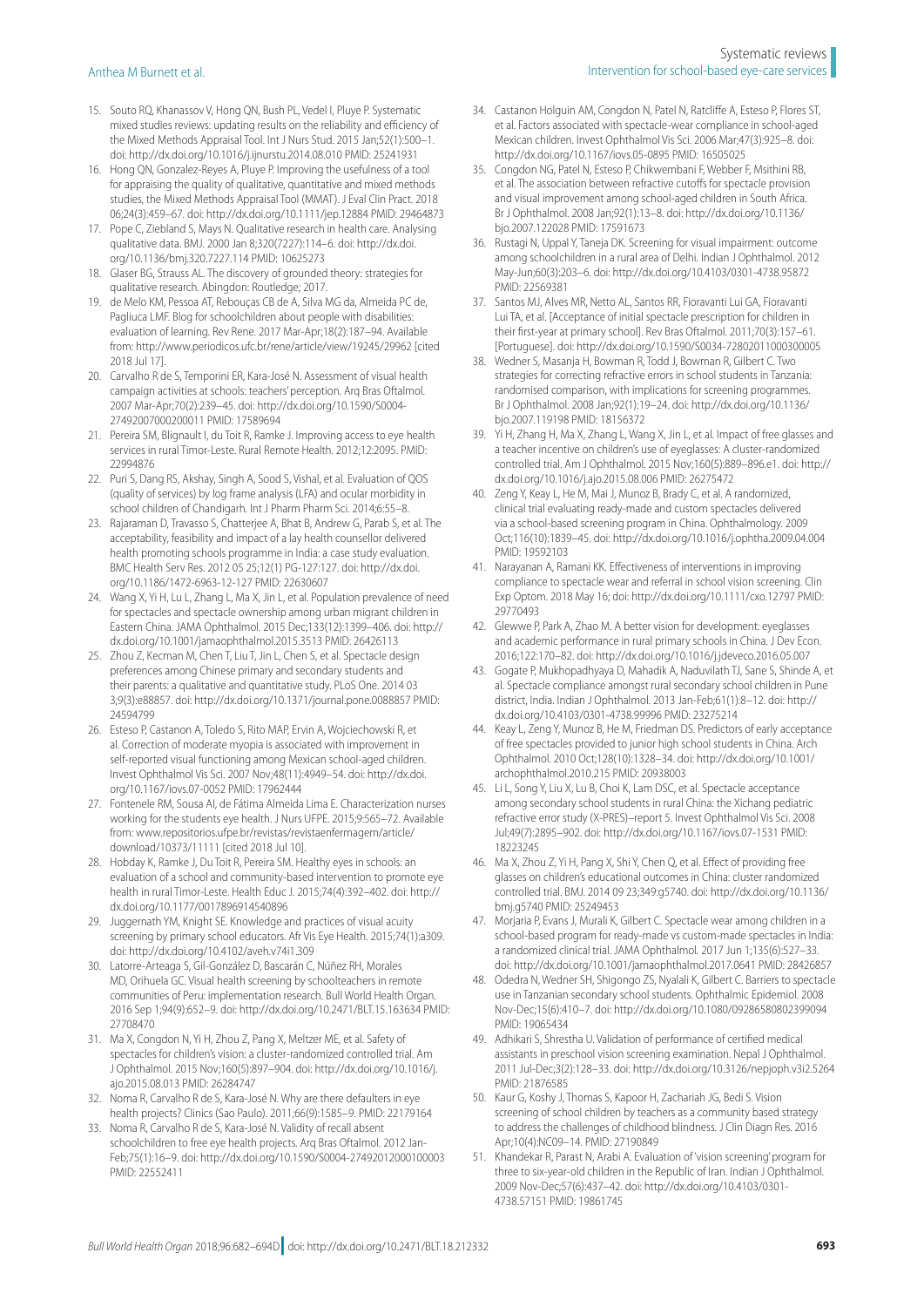# Systematic reviews **Intervention for school-based eye-care services** Anthea M Burnett et al. Anthea M Burnett et al.

- <span id="page-12-10"></span>52. Latorre-Arteaga S, Gil-González D, Enciso O, Phelan A, García-Muñoz A, Kohler J. Reducing visual deficits caused by refractive errors in school and preschool children: results of a pilot school program in the Andean region of Apurimac, Peru. Glob Health Action. 2014 02 13;7(1):22656. doi: [http://](http://dx.doi.org/10.3402/gha.v7.22656) [dx.doi.org/10.3402/gha.v7.22656](http://dx.doi.org/10.3402/gha.v7.22656) PMID: [24560253](http://www.ncbi.nlm.nih.gov/pubmed/24560253)
- <span id="page-12-14"></span>53. Priya A, Veena K, Thulasiraj R, Fredrick M, Venkatesh R, Sengupta S, et al. Vision screening by teachers in southern Indian schools: testing a new "all class teacher" model. Ophthalmic Epidemiol. 2015 Feb;22(1):60–5. doi: <http://dx.doi.org/10.3109/09286586.2014.988877> PMID: [25495755](http://www.ncbi.nlm.nih.gov/pubmed/25495755)
- <span id="page-12-12"></span>54. Saxena R, Vashist P, Tandon R, Pandey RM, Bhardawaj A, Menon V. Accuracy of visual assessment by school teachers in school eye screening program in delhi. Indian J Community Med. 2015 Jan-Mar;40(1):38–42. doi: [http://](http://dx.doi.org/10.4103/0970-0218.149269) [dx.doi.org/10.4103/0970-0218.149269](http://dx.doi.org/10.4103/0970-0218.149269) PMID: [25657511](http://www.ncbi.nlm.nih.gov/pubmed/25657511)
- <span id="page-12-9"></span>55. Tabansi PN, Anochie IC, Nkanginieme KE, Pedro-Egbe CN. Evaluation of teachers' performance of vision screening in primary school children in Port Harcourt. Niger J Ophthalmol. 2009;17(1):27–31. doi: [http://dx.doi.](http://dx.doi.org/10.4314/njo.v17i1.46759) [org/10.4314/njo.v17i1.46759](http://dx.doi.org/10.4314/njo.v17i1.46759)
- <span id="page-12-4"></span>56. Teerawattananon K, Myint CY, Wongkittirux K, Teerawattananon Y, Chinkulkitnivat B, Orprayoon S, et al. Assessing the accuracy and feasibility of a refractive error screening program conducted by school teachers in pre-primary and primary schools in Thailand. PLoS One. 2014 06 13;9(6):e96684. doi: <http://dx.doi.org/10.1371/journal.pone.0096684> PMID: [24926993](http://www.ncbi.nlm.nih.gov/pubmed/24926993)
- <span id="page-12-5"></span>57. Chan VF, Minto H, Mashayo E, Naidoo KS. Improving eye health using a child-to-child approach in Bariadi, Tanzania. Afr Vis Eye Health. 2017 Jan 30;76(1):6. doi: <http://dx.doi.org/10.4102/aveh.v76i1.406>
- <span id="page-12-13"></span>58. Lewallen S, Massae P, Tharaney M, Somba M, Geneau R, Macarthur C, et al. Evaluating a school-based trachoma curriculum in Tanzania. Health Educ Res. 2008 Dec;23(6):1068–73. doi: <http://dx.doi.org/10.1093/her/cym097> PMID: [18209114](http://www.ncbi.nlm.nih.gov/pubmed/18209114)
- <span id="page-12-15"></span>59. Paudel P, Yen PT, Kovai V, Naduvilath T, Ho SM, Giap NV, et al. Effect of school eye health promotion on children's eye health literacy in Vietnam. Health Promot Int. 2017 Oct 6; doi:<http://dx.doi.org/10.1093/heapro/dax065> PMID: [29040581](http://www.ncbi.nlm.nih.gov/pubmed/29040581)
- <span id="page-12-6"></span>60. Thummalapalli R, Williams JD, Khoshnood K, Salchow DJ, Forster SH. Effect of education sessions of a structured school eye screening programme on Indian schoolteachers' knowledge and responsibility for children's eye health. Health Educ J. 2013;72(4):375–85. doi: [http://dx.doi.](http://dx.doi.org/10.1177/0017896912446550) [org/10.1177/0017896912446550](http://dx.doi.org/10.1177/0017896912446550)
- <span id="page-12-7"></span>61. Rewri P, Kakkar M, Raghav D. Self-vision testing and intervention seeking behavior among school children: a pilot study. Ophthalmic Epidemiol. 2013 Oct;20(5):315–20. doi:<http://dx.doi.org/10.3109/09286586.2013.823506> PMID: [24070103](http://www.ncbi.nlm.nih.gov/pubmed/24070103)
- <span id="page-12-1"></span>62. Bai Y, Yi H, Zhang L, Shi Y, Ma X, Congdon N, et al. An investigation of vision problems and the vision care system in rural China. Southeast Asian J Trop Med Public Health. 2014 Nov;45(6):1464–73. PMID: [26466433](http://www.ncbi.nlm.nih.gov/pubmed/26466433)
- <span id="page-12-11"></span>63. Anuradha N, Ramani K. Role of optometry school in single day large scale school vision testing. Oman J Ophthalmol. 2015 Jan-Apr;8(1):28–32. doi: <http://dx.doi.org/10.4103/0974-620X.149861> PMID: [25709271](http://www.ncbi.nlm.nih.gov/pubmed/25709271)
- <span id="page-12-2"></span>64. Balasubramaniam SM, Kumar DS, Kumaran SE, Ramani KK. Factors affecting eye care-seeking behavior of parents for their children. Optom Vis Sci. 2013 Oct;90(10):1138–42. doi:<http://dx.doi.org/10.1097/OPX.0000000000000010> PMID: [24037060](http://www.ncbi.nlm.nih.gov/pubmed/24037060)
- <span id="page-12-3"></span>65. Congdon N, Li L, Zhang M, Yang A, Gao Y, Griffiths S, et al. Randomized, controlled trial of an educational intervention to promote spectacle use in rural China: the see well to learn well study. Ophthalmology. 2011 Dec;118(12):2343–50. doi:<http://dx.doi.org/10.1016/j.ophtha.2011.06.016> PMID: [21889800](http://www.ncbi.nlm.nih.gov/pubmed/21889800)
- <span id="page-12-0"></span>66. Ebeigbe JA. Factors influencing eye-care seeking behaviour of parents for their children in Nigeria. Clin Exp Optom. 2018 Jul;101(4):560–4 PMID: [27990681](http://www.ncbi.nlm.nih.gov/pubmed/27990681)
- <span id="page-12-8"></span>67. Gilbert C, Minto H, Morjaria P, Khan I. Standard guidelines for comprehensive school eye health programs. Sightsavers International. London: London School of Hygiene and Tropical Medicine, Brien Holden Vision Institute; 2016.
- <span id="page-12-16"></span>68. Marmot M, Friel S, Bell R, Houweling TAJ, Taylor S; Commission on Social Determinants of Health. Closing the gap in a generation: health equity through action on the social determinants of health. Lancet. 2008 Nov 8;372(9650):1661–9. doi: [http://dx.doi.org/10.1016/S0140-6736\(08\)61690-6](http://dx.doi.org/10.1016/S0140-6736(08)61690-6)  PMID: [18994664](http://www.ncbi.nlm.nih.gov/pubmed/18994664)
- <span id="page-12-17"></span>69. Closing the gap in a generation: health equity through action on the social determinants of health: Commission on Social Determinants of Health Final Report. Geneva: World Health Organization; 2008. p. 33.
- <span id="page-12-18"></span>70. Blanchet K, Gilbert C, de Savigny D. Rethinking eye health systems to achieve universal coverage: the role of research. Br J Ophthalmol. 2014 Oct;98(10):1325–8. doi: [http://dx.doi.org/10.1136/](http://dx.doi.org/10.1136/bjophthalmol-2013-303905) [bjophthalmol-2013-303905](http://dx.doi.org/10.1136/bjophthalmol-2013-303905) PMID: [24990874](http://www.ncbi.nlm.nih.gov/pubmed/24990874)
- <span id="page-12-19"></span>71. Blanchet K, Gilbert C, Lindfield R, Crook S. Eye health systems assessment (EHSA): How to connect eye care with the general health system. London: London School of Hygiene Tropical Medicine; 2012.
- <span id="page-12-20"></span>72. Gilbert C, Muhit M. Eye conditions and blindness in children: priorities for research, programs, and policy with a focus on childhood cataract. Indian J Ophthalmol. 2012 Sep-Oct;60(5):451–5. doi: [http://dx.doi.](http://dx.doi.org/10.4103/0301-4738.100548) [org/10.4103/0301-4738.100548](http://dx.doi.org/10.4103/0301-4738.100548) PMID: [22944758](http://www.ncbi.nlm.nih.gov/pubmed/22944758)
- <span id="page-12-21"></span>73. Resnikoff S, Felch W, Gauthier T-M, Spivey B. The number of ophthalmologists in practice and training worldwide: a growing gap despite more than 200,000 practitioners. Br J Ophthalmol. 2012 Jun;96(6):783–7. doi: <http://dx.doi.org/10.1136/bjophthalmol-2011-301378> PMID: [22452836](http://www.ncbi.nlm.nih.gov/pubmed/22452836)
- <span id="page-12-22"></span>74. Palmer JJ, Chinanayi F, Gilbert A, Pillay D, Fox S, Jaggernath J, et al. Mapping human resources for eye health in 21 countries of sub-Saharan Africa: current progress towards VISION 2020. Hum Resour Health. 2014 08 15;12(1):44. doi:<http://dx.doi.org/10.1186/1478-4491-12-44> PMID: [25128163](http://www.ncbi.nlm.nih.gov/pubmed/25128163)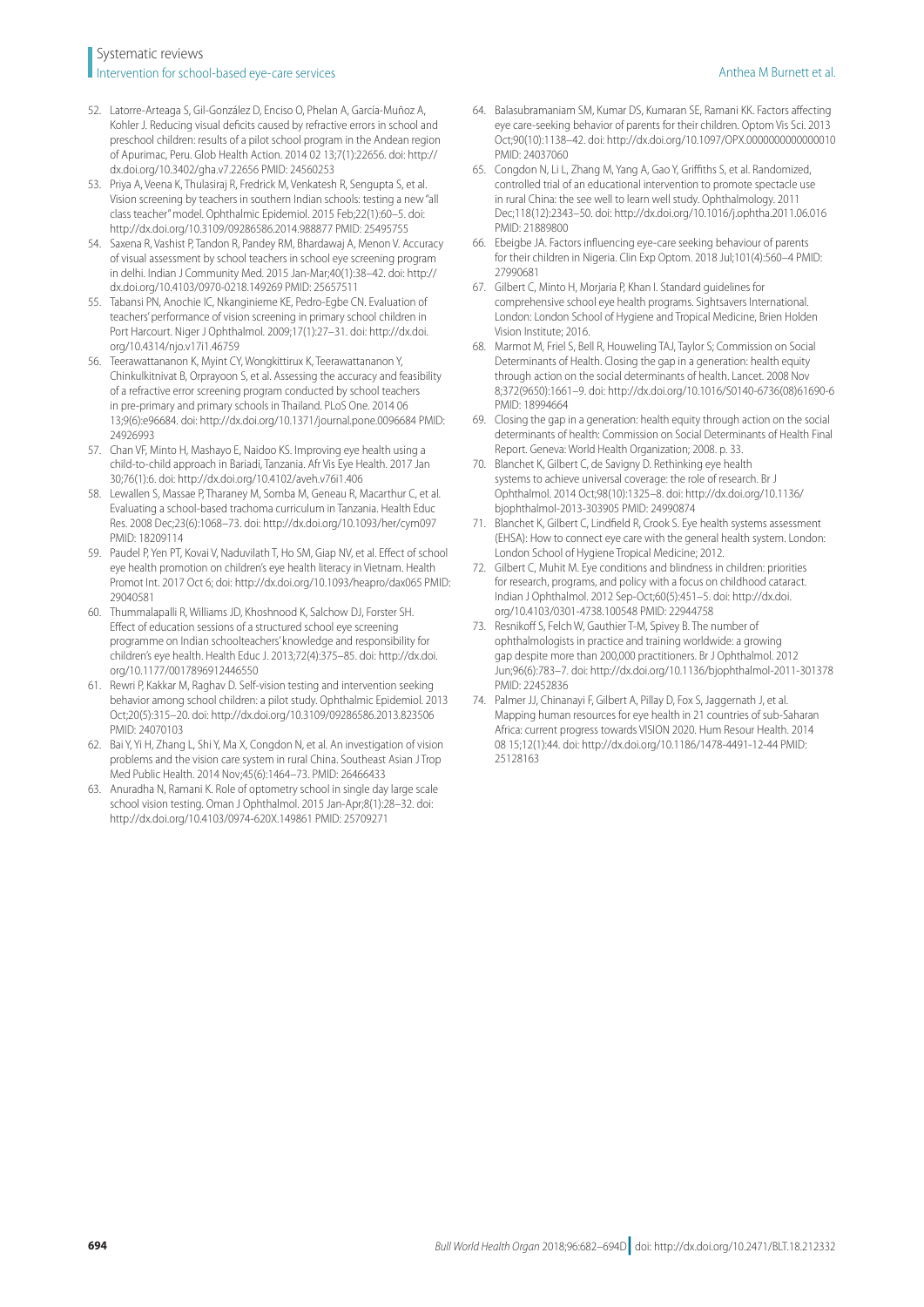<span id="page-13-0"></span>

| Study                                      | Country                     | Study design                     | Study sample                                                                                       | <b>Purpose</b>                                                                                                                                         | <b>Quality appraisal</b>  |
|--------------------------------------------|-----------------------------|----------------------------------|----------------------------------------------------------------------------------------------------|--------------------------------------------------------------------------------------------------------------------------------------------------------|---------------------------|
| Castanon Holgui et al., 2006 <sup>34</sup> | Mexico                      | ective observational<br>Prospe   | 493 primary and secondary schoolchildren<br>aged 5-18 years                                        | Assess spectacle compliance                                                                                                                            | $\leq$                    |
| Carvalho et al., 2007 <sup>20</sup>        | Brazil                      | Cross-sectional<br>(prospective) | 517 elementary school teachers or principals                                                       | Assess teacher perceptions of school<br>visual health campaigns                                                                                        | $\overline{\mathsf{row}}$ |
| Esteso et al., 2007 <sup>26</sup>          | Mexico                      | Prospective observational        | 96 primary and secondary schoolchildren<br>(mean age 12 years)                                     | Assess the impact of spectacles on self-<br>reported vision health                                                                                     | Medium                    |
| Congdon et al., 2008 <sup>35</sup>         | South Africa                | Prospective observational        | 8520 primary and secondary schoolchildren<br>aged 6-19 years                                       | spectacle provision to more effectively<br>identify children with improved vision<br>Evaluate refractive error cut-offs for<br>and increase compliance | $\leq$                    |
| Lewallen et al., 2008 <sup>58</sup>        | United Republic of Tanzania | Mixed methods                    | 20 schools (10 intervention, 10 control), 1396<br>schoolchildren (grades 3 and 4)                  | Evaluate trachoma education outcomes,<br>including knowledge and hygiene<br>practices                                                                  | High                      |
| Li et al., 2008 <sup>45</sup>              | China                       | ective cohort<br>Prospe          | 892 secondary schoolchildren aged 13-<br>16 years                                                  | Assess the determinants of spectacle<br>compliance                                                                                                     | Medium                    |
| Odedra et al., 2008 <sup>48</sup>          | United Republic of Tanzania | Mixed methods                    | 108 secondary school students (average age<br>5 years); 58 intervention group, 50 control<br>dionb | Assess reasons for poor compliance<br>following in-school provision of<br>spectacles                                                                   | Medium                    |
| Wedner et al., 2008 <sup>38</sup>          | United Republic of Tanzania | Randomized controlled<br>trial   | 125 secondary schoolchildren aged 11-<br>19 years                                                  | Assess compliance of free spectacles                                                                                                                   | High                      |
| Khandekar et al., 2009 <sup>51</sup>       | Islamic Republic of Iran    | Mixed methods                    | 15 parents and 15 teachers                                                                         | kindergarten, including cost and validity<br>Evaluate school vision screening in<br>of teacher use                                                     | Medium                    |
| Tabansi et al., 2009 <sup>55</sup>         | Nigeria                     | Cross-sectional<br>(prospective) | 130 teachers, 1300 primary schoolchildren<br>aged 6-11 years                                       | compared with research team/doctors<br>Assess accuracy of teacher screenings,                                                                          | High                      |
| Zeng et al., 2009 <sup>40</sup>            | China                       | Randomized controlled<br>trial   | 743 secondary schoolchildren aged 12-<br>15 years                                                  | satisfaction with ready-made spectacles<br>Evaluate children's vision and                                                                              | Medium                    |
| Keay et al., 2010 <sup>44</sup>            | China                       | Prospective observational        | 428 secondary schoolchildren aged 12-<br>15 years                                                  | made and custom-made spectacle<br>Determine what influences ready-<br>compliance                                                                       | High                      |
| Adhikari & Shrestha, 2011 <sup>49</sup>    | Nepal                       | Cross-sectional<br>(prospective) | 20 certified medical assistants                                                                    | screening, compared with paediatric<br>Assess reliability of certified medical<br>assistants in school-based vision<br>ophthalmologists                | Medium                    |
| Congdon et al., 2011 <sup>65</sup>         | China                       | Randomized controlled<br>trial   | 11423 primary and secondary schoolchildren<br>aged 12-17 years                                     | intervention to promote spectacle<br>Effectiveness of an educational<br>purchase                                                                       | $\geq$                    |
| Noma et al., 2011 <sup>32</sup>            | Brazil                      | Cross-sectional<br>(prospective) | 767 parents                                                                                        | Determine reasons for non-adherence<br>to ophthalmic examinations following<br>school screening                                                        | Low                       |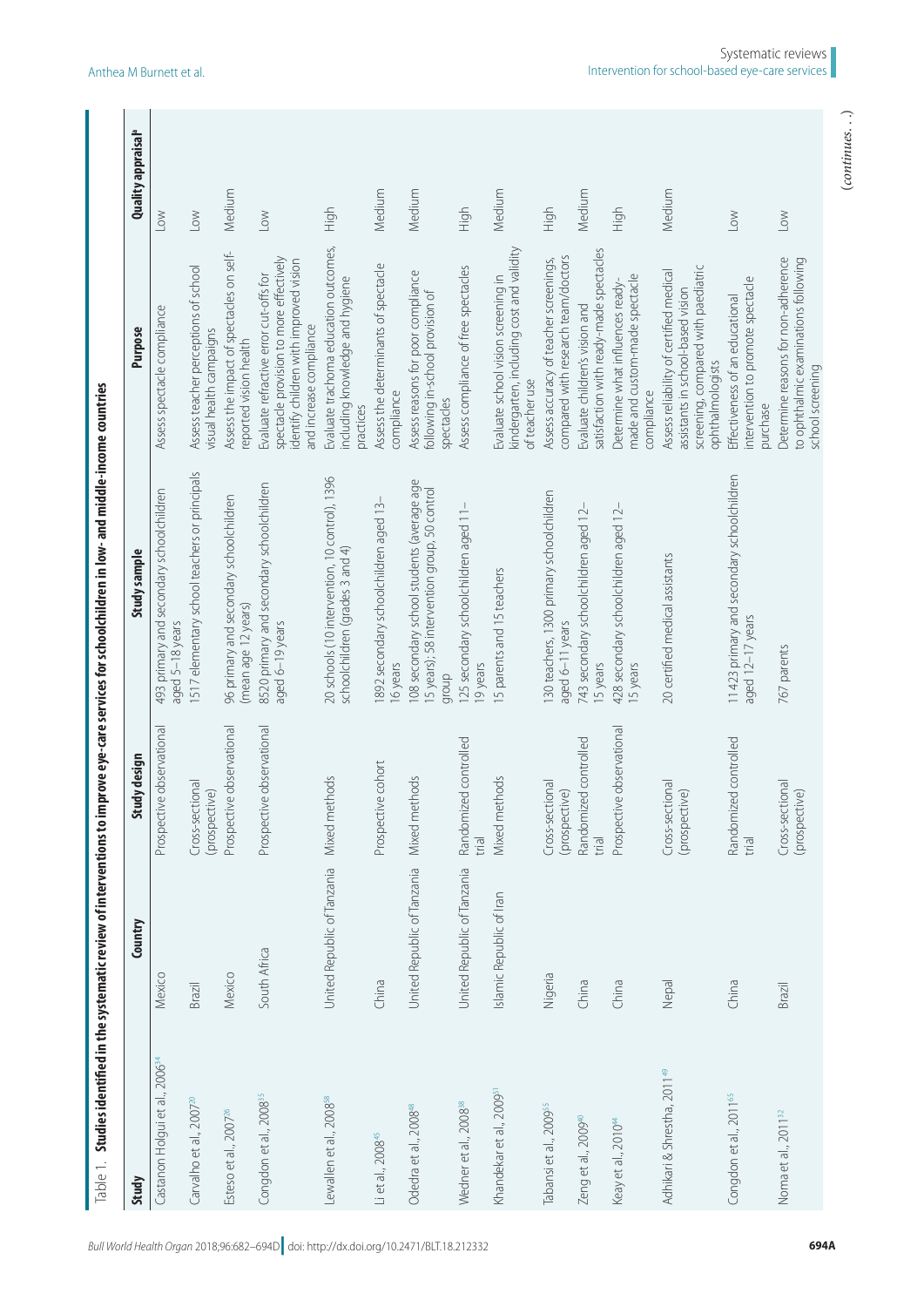| $\ldots$ continued)                        |             |                                    |                                                                                                                         |                                                                                                                 |                           |
|--------------------------------------------|-------------|------------------------------------|-------------------------------------------------------------------------------------------------------------------------|-----------------------------------------------------------------------------------------------------------------|---------------------------|
| Study                                      | Country     | Study design                       | Study sample                                                                                                            | <b>Purpose</b>                                                                                                  | <b>Quality appraisal</b>  |
| Santos et al., 2011 <sup>37</sup>          | Brazil      | Cross-sectional<br>(prospective)   | 62 primary schoolchildren aged 6-11 years<br>with refractive error                                                      | Assess compliance of children to their<br>first pair of glasses                                                 | $\geq$                    |
| Noma et al., 2012 <sup>33</sup>            | Brazil      | Cross-sectional<br>(prospective)   | 14651 primary schoolchildren aged 7-10 years                                                                            | Determine reasons for non-adherence<br>to ophthalmic examinations following<br>school screening                 | High                      |
| Pereira et al., 2012 <sup>2</sup>          | Timor-Leste | Cross-sectional<br>(prospective)   | 21 school health nurses, 1819 children<br>screened                                                                      | Evaluate efficacy of eye health outreach<br>services                                                            | Medium                    |
| Rajaraman et al., 2012 <sup>23</sup>       | India       | Mixed methods                      | 13 school health counsellors, 4 parents and 3<br>52 children aged 9–17 years, 35 school staff,<br>clinicians            | Evaluate the effectiveness of delivery of<br>school health promotion by lay school<br>health counsellors        | High                      |
| Rustagi et al., 2012 <sup>36</sup>         | India       | Mixed methods                      | 51 secondary schoolchildren aged 11-18 years,<br>sampled for refraction, out of 1075 screened                           | impairment among children and their<br>Assess the magnitude of vision<br>spectacle compliance                   | Medium                    |
| Balasubramaniam et al., 2013 <sup>64</sup> | India       | Qualitative                        | 35 parents with school-aged children and 16<br>eye-care specialists                                                     | Effectiveness of school vision screening                                                                        | Medium                    |
| Gogate et al., 2013 <sup>43</sup>          | India       | Cross-sectional<br>(prospective)   | 1018 secondary schoolchildren aged<br>8-16 years                                                                        | Assess spectacle compliance among<br>rural children                                                             | High                      |
| Rewri et al., 2013 <sup>61</sup>           | India       | Cross-sectional<br>(prospective)   | 7411 secondary schoolchildren aged 11-<br>19 years                                                                      | Evaluate students' ability to self-examine<br>their vision and seek intervention such<br>as spectacles          | High                      |
| Thummalapalli et al., 2013 <sup>60</sup>   | India       | Prospective observational          | 104 primary school teachers                                                                                             | promotion and screening intervention<br>Evaluate effectiveness of eye health<br>among teachers                  | $\overline{\mathsf{row}}$ |
| Bai et al., 2014 <sup>62</sup>             | China       | Cross-sectional<br>(retrospective) | 19977 primary school students (in grades 4<br>and 5)                                                                    | Effectiveness of school vision screening                                                                        | Medium                    |
| Latorre-Arteaga et al., 2014 <sup>52</sup> | Peru        | Cross-sectional<br>(prospective)   | 21 teachers                                                                                                             | vision screening and estimate childhood<br>Evaluate the effectiveness of teacher<br>refractive error prevalence | Medium                    |
| Ma et al., 2014 <sup>46</sup>              | China       | Randomized controlled<br>trial     | 3177 primary schoolchildren aged 8-13 years<br>in 251 schools                                                           | provision on academic performance<br>Assess the effect of free spectacle                                        | Medium                    |
| Puri et al., 2014 <sup>22</sup>            | India       | Cross-sectional<br>(prospective)   | 5404 children aged 8-15 years screened and<br>71 teachers surveyed                                                      | Evaluate school vision programme                                                                                | Medium                    |
| Teerawattananon et al., 2014 <sup>56</sup> | Thailand    | Mixed methods                      | aged 4-6 years, 4550 primary children aged<br>5885 students; 1335 pre-primary children<br>$7-12$ years                  | Assess accuracy and feasibility of<br>teacher screening                                                         | Medium                    |
| Zhou et al., $2014^{25}$                   | China       | Mixed methods                      | 9-11 years, 290 rural secondary schoolchildren<br>136 urban primary schoolchildren aged<br>aged 11-17 years, 16 parents | spectacles among children and parents<br>Assess the take-up of adjustable-lens                                  | High                      |
| Anuradha & Ramani, 2015 <sup>63</sup>      | India       | Cross-sectional<br>(prospective)   | 123 optometrists or optometry students                                                                                  | Effectiveness of optometry students in<br>conducting school-based single-day<br>vision screening                | High                      |

 $\mathbb{R}^n$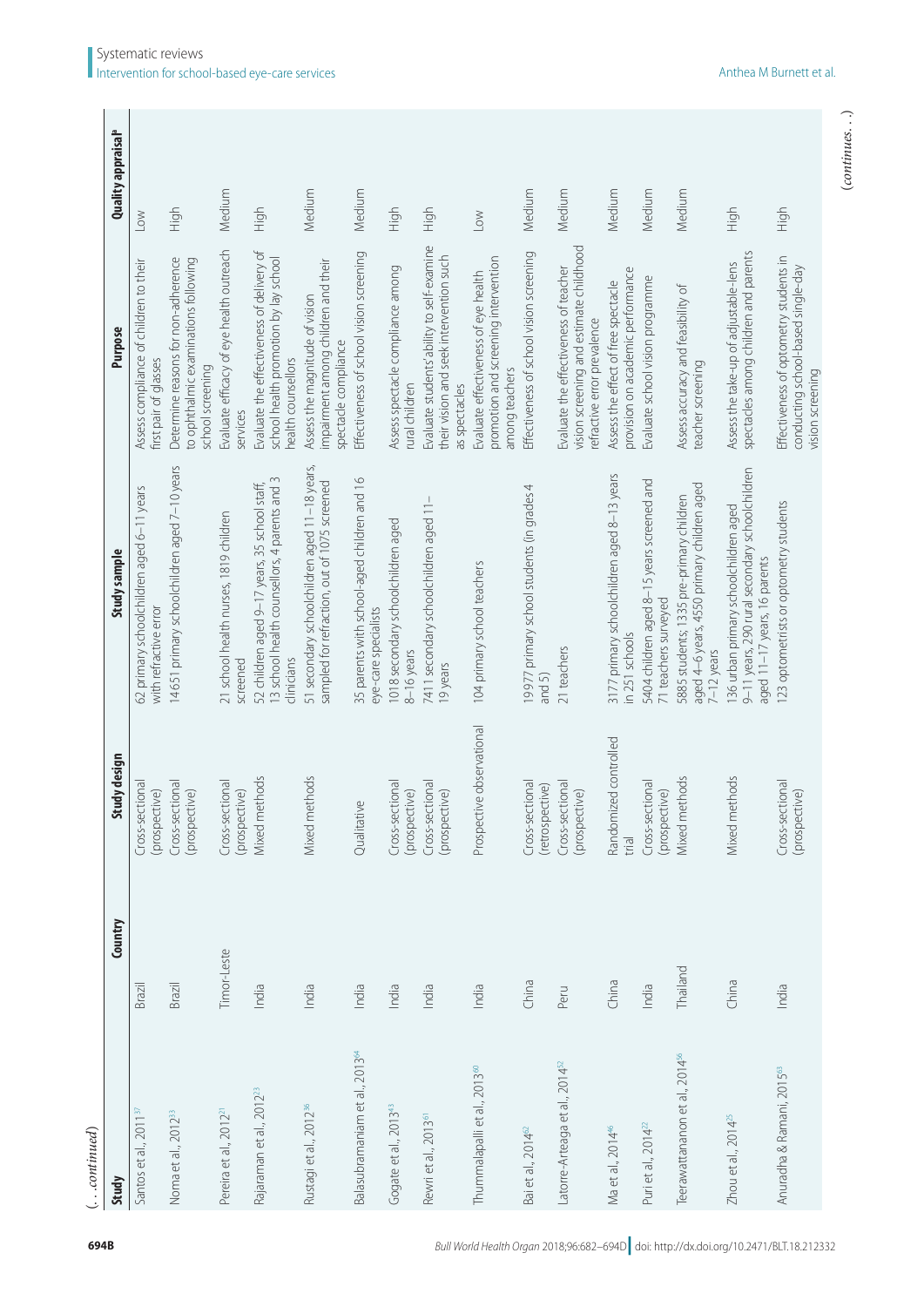| $\left(\ldots$ continued)                  |                             |                                                 |                                                                                                                      |                                                                                                                                        |                                      |
|--------------------------------------------|-----------------------------|-------------------------------------------------|----------------------------------------------------------------------------------------------------------------------|----------------------------------------------------------------------------------------------------------------------------------------|--------------------------------------|
| Study                                      | Country                     | Study design                                    | Study sample                                                                                                         | <b>Purpose</b>                                                                                                                         | <b>Quality appraisal<sup>a</sup></b> |
| Fontenele et al., 2015 <sup>27</sup>       | Brazil                      | Cross-sectional<br>(prospective)                | 94 school health nurses aged 20-29 years                                                                             | Assess the involvement of nurses in<br>children's eye health                                                                           | Medium                               |
| Hobday et al., 2015 <sup>28</sup>          | Timor-Leste                 | Mixed methods                                   | 384 primary schoolchildren aged 10-17 years;<br>teachers and parents (number undisclosed)                            | Evaluate an in-school health<br>promotional intervention                                                                               | Medium                               |
| Juggernath & Knight, 2015 <sup>29</sup>    | South Africa                | Randomized controlled<br>trial                  | group (aged 23-67 years), 18 in control group<br>37 teachers or principals; 19 in intervention<br>(aged 21-59 years) | Assess teacher visual acuity screening<br>following training                                                                           | Medium                               |
| Ma et al., 2015 <sup>31</sup>              | China                       | Randomized controlled<br>trial                  | 2840 primary schoolchildren aged 8-13 years<br>in 249 schools                                                        | Assess the safety of spectacles in rural<br>harm the eyes is an important barrier<br>context where a fear that spectacles              | High                                 |
| Priya et al., 2015 <sup>53</sup>           | India                       | Case-control                                    | 917 teachers                                                                                                         | teachers, compared with using a limited<br>screening programme involving all<br>Assess cost and effectiveness of<br>number of teachers | High                                 |
| Saxena et al., 2015 <sup>54</sup>          | India                       | Cross-sectional<br>(prospective)                | 40 teachers, 9838 primary schoolchildren aged<br>$6-15$ years                                                        | Assess accuracy of teacher screenings,<br>compared with primary eye-care<br>workers                                                    | High                                 |
| Wang et al., 2015 <sup>24</sup>            | China                       | Cross-sectional<br>(prospective)                | 4376 primary schoolchildren aged ~9-12 years;<br>4225 migrant children and 151 local children                        | and ownership among migrant children<br>Measure prevalence of spectacle need                                                           | $\leq$                               |
| Yi et al., 2015 <sup>39</sup>              | China                       | Randomized controlled<br>trial                  | 693 primary schoolchildren aged 10-12 years                                                                          | free spectacles, combined with teacher<br>Assess the effect of the provision of<br>incentives, on compliance                           | High                                 |
| Glewwe et al., $201642$                    | China                       | Mixed quantitative                              | 28798 primary schoolchildren aged 10-<br>12 years                                                                    | Determine the impact of free spectacle<br>provision on children's academic<br>performance                                              | High                                 |
| Kaur et al., 2016 <sup>50</sup>            | India                       | Cross-sectional<br>$\widehat{e}$<br>(prospectiv | 253 teachers                                                                                                         | screening in identifying eye problems<br>Assess the effectiveness of teacher<br>in children                                            | Medium                               |
| Latorre-Arteaga et al., 2016 <sup>30</sup> | Peru                        | Cross-sectional<br>(prospective)                | 355 teachers                                                                                                         | implementation following pilot phase<br>Assess teacher screening programme                                                             | High                                 |
| Chan et al., 2017 <sup>57</sup>            | United Republic of Tanzania | Cross-sectional<br>(prospective)                | 120 schoolchildren aged 11-12 years                                                                                  | Effectiveness of child-to-child health<br>promotion strategy                                                                           | High                                 |
| de Melo et al., 2017 <sup>19</sup>         | Brazil                      | Cross-sectional<br>(prospective)                | 74 primary and secondary schoolchildren aged<br>$13-18$ years                                                        | intervention on the topic of disability<br>Effectiveness of an educational                                                             | $\sqrt{2}$                           |
| Morjaria et al., 2017 <sup>4,</sup>        | India                       | Randomized controlled<br>trial                  | 460 secondary school aged 11-15 years; 232<br>ready-made spectacles, 228 custom-made<br>spectacles                   | Compare compliance between ready-<br>and custom-made spectacles                                                                        | Medium                               |
| Paudel et al., 2017 <sup>59</sup>          | Viet Nam                    | Prospective cohort                              | 300 children aged 12-15 years                                                                                        | promotion on eye health literacy in<br>Assess the effect of eye health<br>schools                                                      | High                                 |
|                                            |                             |                                                 |                                                                                                                      |                                                                                                                                        |                                      |